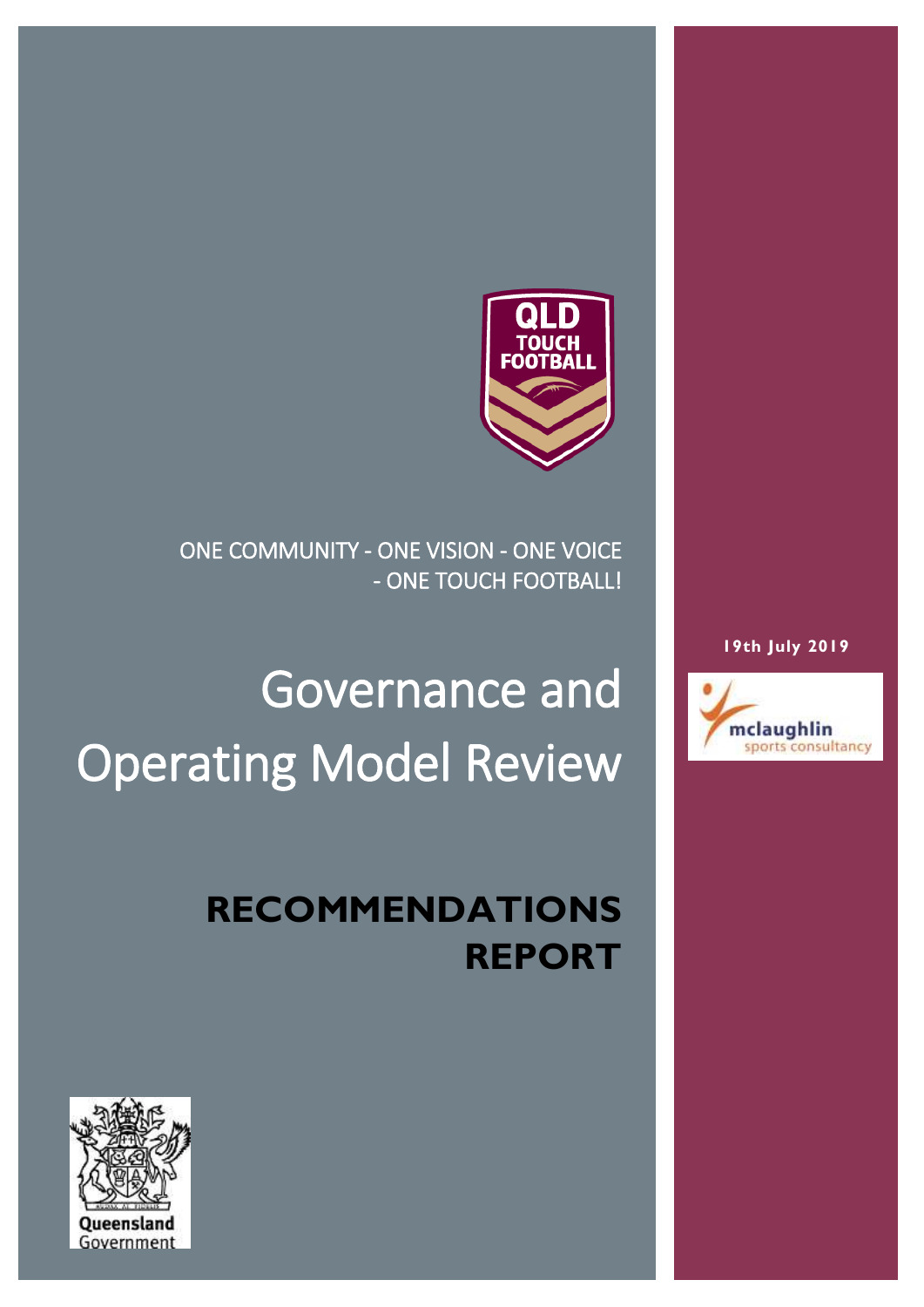### **Contents**



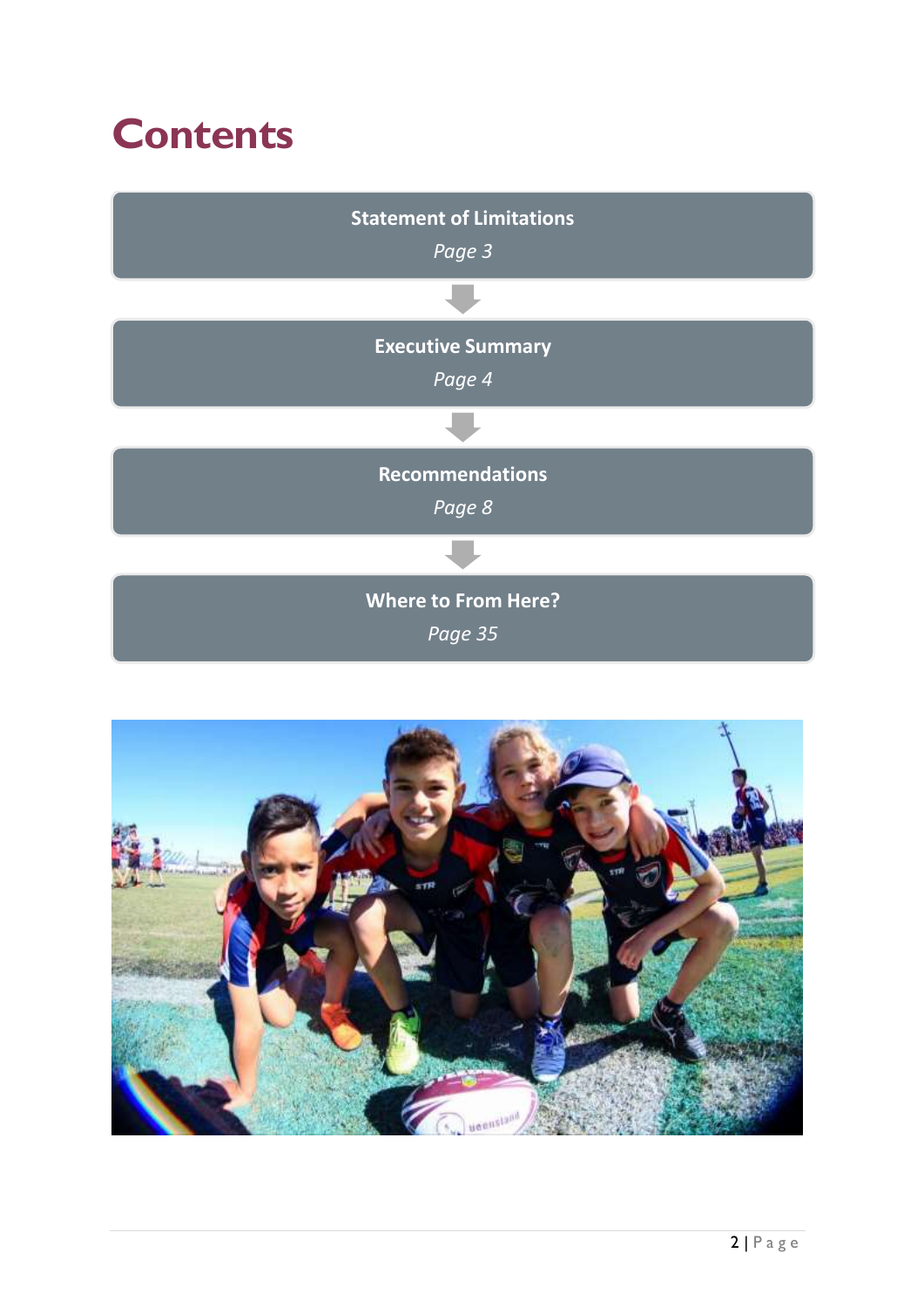# **Statement of Limitations**

McLaughlin Sports Consultancy (MSC) has collected and analysed evidence relating to the current purpose, governance, organisational structure and core operations of Queensland Touch Football (QTF), via the completion of Project Stages 1 – 10 of the *QTF Governance and Operating Model Review.*

All elements of the Review have been completed with the degree of skill, care and diligence always exercised while performing services of this nature. All recommendations tabled within this Report are based on evidence collected and analysed via the agreed project methodology (refer Page 4).

As when undertaking any project of this nature, it is impossible to collect and analyse all potentially relevant evidence, from all potentially relevant sources, whilst working within both the scope and budgetary constraints of the project.

MSC takes no responsibility for the completeness or form of any subsequent copies of this Report.

**Mike McLaughlin** *MBA (Sport Management) Bachelor of Sports Science (Sports Studies - Coaching) Grad Dip (Sports Coaching) Cert IV in Training and Assessment*

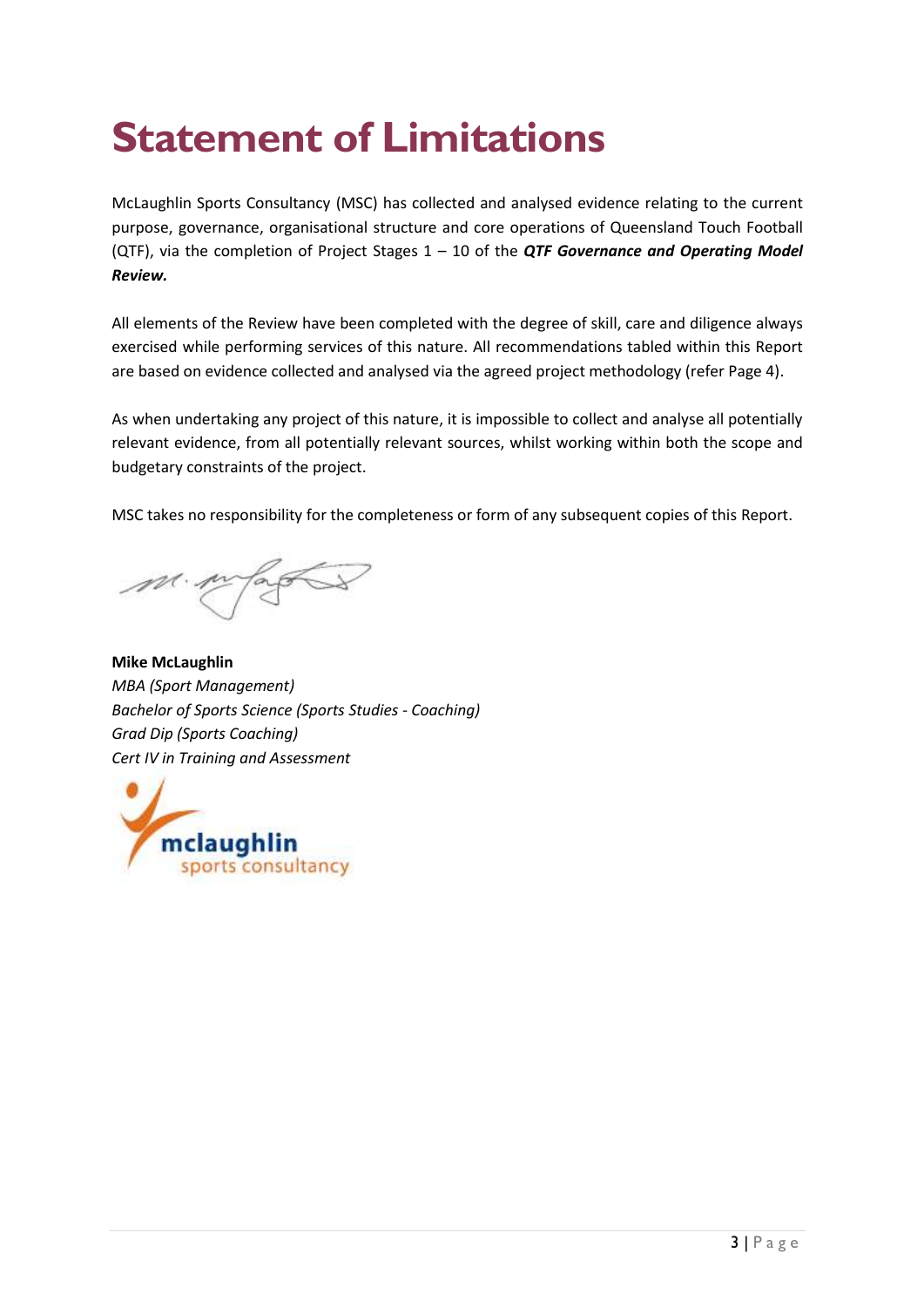## **Executive Summary**

This Report highlights a series of *recommendations* to come from MSC's undertaking of an independent QTF Governance and Operating Model Review (the Review) between March and July 2019. MSC has followed the agreed Review methodology, as outlined below.

#### *Project Methodology Flowchart*

| 1. Face-to-face Project Reference Group (PRG) meeting to clarify the background and objectives of the project; clarify the<br>role of MSC and the PRG; confirm the expectations of the PRG members; clarify any assumptions; and for Mike McLaughlin<br>to seek input / guidance in relation to specific project initiation matters - March 2019                                                                                                                                                                                        |
|-----------------------------------------------------------------------------------------------------------------------------------------------------------------------------------------------------------------------------------------------------------------------------------------------------------------------------------------------------------------------------------------------------------------------------------------------------------------------------------------------------------------------------------------|
|                                                                                                                                                                                                                                                                                                                                                                                                                                                                                                                                         |
| 2. Extensive document review (e.g. QTF constitution, annual reports, strategic plan, all relevant TFA documentation, QTF,<br>region and affiliate documents and data, all available statistics re membership / participation, QTF facility plan / data, QTF<br>Participation Plan, QTF Talent Development / High Performance Plan, innovative / contemporary / flexible SSO and NSO<br>governance and operating models used in other sports and in other states / countries; and other information as guided by<br>the PRG - April 2019 |
|                                                                                                                                                                                                                                                                                                                                                                                                                                                                                                                                         |
| 3. Development, distribution and analysis of a series of specifically designed e-Surveys targeting identified market segments<br>(e.g. QTF regions, affiliates, targeted schools, providers of non-affiliated competitions / events, coaches, referees, players,<br>parents of junior players, life members, and others as guided by the PRG - May 2019                                                                                                                                                                                 |
|                                                                                                                                                                                                                                                                                                                                                                                                                                                                                                                                         |
| 4. Development of a detailed Preliminary Findings and Opportunities Paper, based on evidence collected via Stages 1-3<br>(above) - 24 May 2019                                                                                                                                                                                                                                                                                                                                                                                          |
|                                                                                                                                                                                                                                                                                                                                                                                                                                                                                                                                         |
| 5. Face-to-face PRG meeting to discuss Stage 5 (above) outcomes - 30 May 2019                                                                                                                                                                                                                                                                                                                                                                                                                                                           |
| 6. Facilitation of up to 40 x 1-on-1 face to face / telephone interviews with identified key QTF stakeholders (e.g. board, staff,<br>region representatives, affiliate representatives, coaches, schools, TFA CEO / President, etc, as guided by the PRG). June<br>2019                                                                                                                                                                                                                                                                 |
|                                                                                                                                                                                                                                                                                                                                                                                                                                                                                                                                         |
| 7. Facilitation of 5 x 1.5 hour affiliate focus group sessions e.g. Gold Coast, Brisbane, Sunshine Coast, Rockhampton,<br>Townsville - June 2019 Note: Upon QTF request, MSC has added in a 6th Focus Session (in Toowoomba) - FOC                                                                                                                                                                                                                                                                                                      |
|                                                                                                                                                                                                                                                                                                                                                                                                                                                                                                                                         |
| 8. Interview / Focus Group Session Findings Summary Paper, including the presentation of potentially suitable QTF<br>governance and operating model options - 28 June 2019                                                                                                                                                                                                                                                                                                                                                              |
|                                                                                                                                                                                                                                                                                                                                                                                                                                                                                                                                         |
| 9. PRG Teleconference to discuss Stage 8 outcomes - 9 July 2019                                                                                                                                                                                                                                                                                                                                                                                                                                                                         |
|                                                                                                                                                                                                                                                                                                                                                                                                                                                                                                                                         |
| 10. Recommendations Report - 19 July 2019                                                                                                                                                                                                                                                                                                                                                                                                                                                                                               |
|                                                                                                                                                                                                                                                                                                                                                                                                                                                                                                                                         |
| 11. MSC will facilitate a face-to-face PRG meeting to discuss the recommendations, ascertain which the PRG endorses and<br>their level of priority (i.e. develop a PRG position statement regarding Review recommendations); and the future<br>implementation implications of endorsed recommendations - 30 July 2019                                                                                                                                                                                                                   |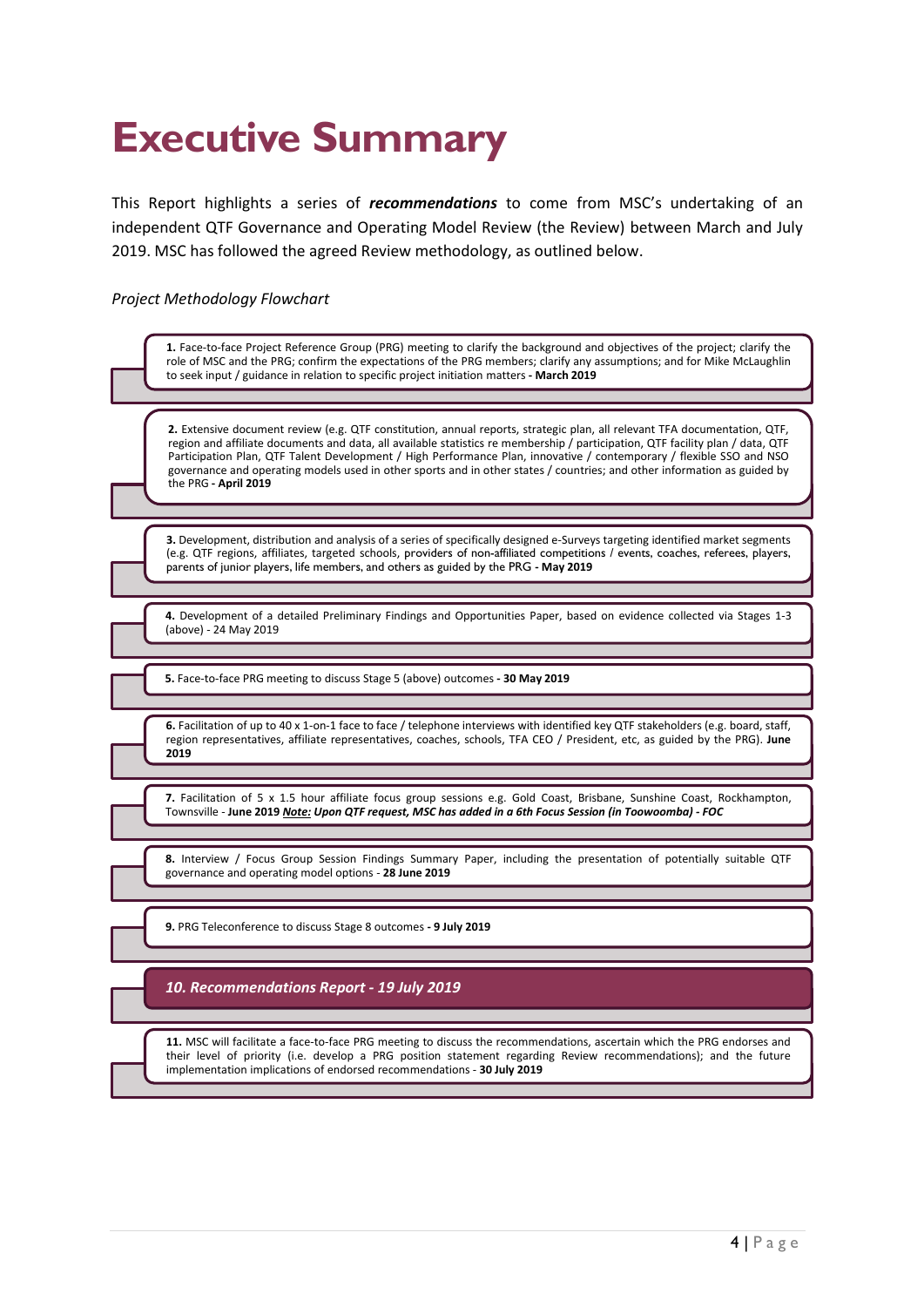#### **Project Background**

QTF is the governing body for the sport of Touch Football in Queensland. With approximately 50,000 full active adult members; 30,000 full active junior members; and thousands of event and participation program participants, QTF is one of the largest state sporting organisations in Queensland.

The need for ongoing governance and operational improvement is best considered in the context of the social, commercial and financial environment facing many sporting organisations today, namely:

- *The growing importance of integrity, safety and duty of care responsibilities;*
- *Increasingly lucrative commercial broadcast and media deals for the larger / higher profile professional sports, which are placing smaller sports at a growing competitive disadvantage in the sports marketplace;*
- *A challenging and highly competitive sports sponsorship market, causing sponsors to focus increasingly on those sports with large broadcast audiences; and*
- *National economic pressures, which mean sports cannot rely on increased Government funding to bridge the revenue gap to remain competitive.*

Good governance, while not solely determinative of performance, is a key factor in the medium-term success of all sporting organisations. Good governance does not in itself guarantee success, but its absence almost certainly guarantees failure.

The QTF vision is *"to create a culture and environment that provides opportunities for all people to thrive through their touch football experience"*. The touch football landscape in Queensland has changed significantly in recent years, including the strategic partnership with the National Rugby League (NRL) and its impact on the sport in Queensland; greater commercial revenue streams being accessed by QTF; different development and elite pathway structures now in place; the growth of QTF managed event participation; and a rapidly shifting broader sport and active recreation ecosystem.

What has not changed as much in recent years, is the governance and operating model for the sport in Queensland. In an effort to ensure appropriate structures and systems are in place for the sport to continue to thrive, and to achieve its immense potential in the coming years, the QTF Board identified the need for an independent *Governance and Operating Model Review*. In early March 2019, QTF and the QLD State Government engaged McLaughlin Sports Consultancy to undertake this Review.

The Review was initiated to scope the opportunities to assess the sport's governance and operating model in order to optimise organisational efficiencies; to optimally support the sport's stakeholders throughout Queensland; to ensure the sustainable growth and commercial viability of the sport into the future; and to achieve key outcomes within the QTF strategic plan. The Review will analyse opportunities for an updated, industry-leading and fit-for-purpose *QTF Governance and Operating Model*, which will allow anyone who wants to engage with touch football in Queensland, to do so in meaningful and positive ways.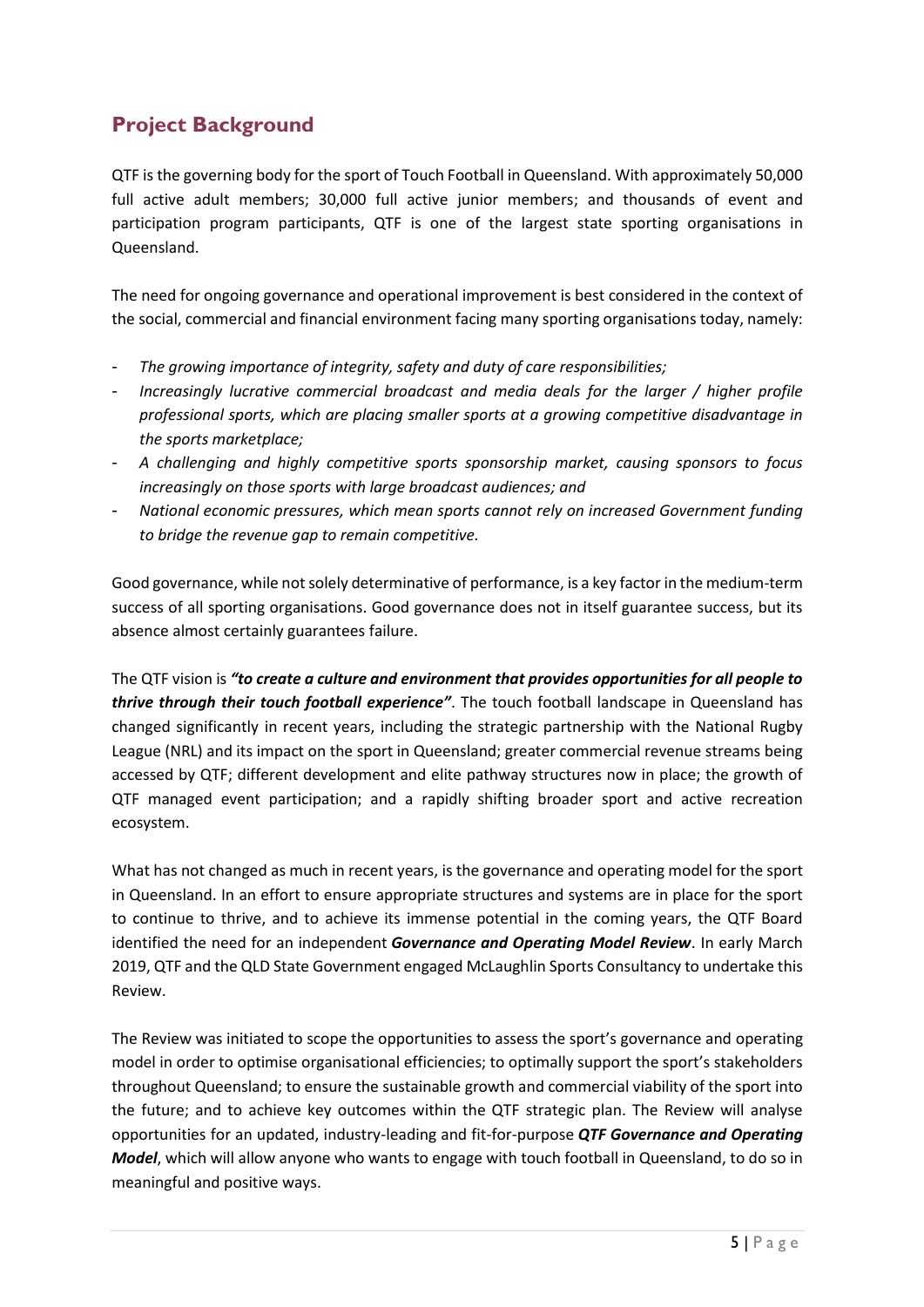Readers of this Recommendations should have already read the comprehensive *Preliminary Findings and Opportunities Paper* and *Interview and Focus Group Session Findings Summary Paper*, to come from earlier stages of the project.



#### **Project Steering Committee**

A Project Reference Group (PRG) was established in March 2019 to provide relevance and strategic insight into the Review at all stages of its lifecycle. PRG members are presented in the following table:

| <b>Name</b>            | <b>Position</b>                                      |  |  |
|------------------------|------------------------------------------------------|--|--|
| <b>Ben Mannion</b>     | <b>QTF CEO</b>                                       |  |  |
| <b>Peter Tong</b>      | QTF board member                                     |  |  |
| <b>Troy Morgan</b>     | QTF board member                                     |  |  |
| <b>Mark Henricksen</b> | QTF board member                                     |  |  |
| <b>Renee Marsh</b>     | North Queensland Touch Football - Operations Manager |  |  |
| Dave Field             | <b>QTF Director of Referees</b>                      |  |  |
| <b>John Mullins</b>    | <b>Mullins Law</b>                                   |  |  |

#### **Review Mindset**

High performing people (and organisations) usually have what is known as a **"possibility mindset"**  when faced with a situation, as opposed to a **"problem mindset"** … and we control this, because we control how we think.

Through the discussions MSC has had with the PRG throughourt the Review's lifecycle, it is clear they feel the time is right to make evidence-based decisions relating to the future of Touch Football in Queensland, in order to *"do what is right for the future of the sport*".

This mindset will be critical if the recommendations to come from this Review are to be effectively implemented.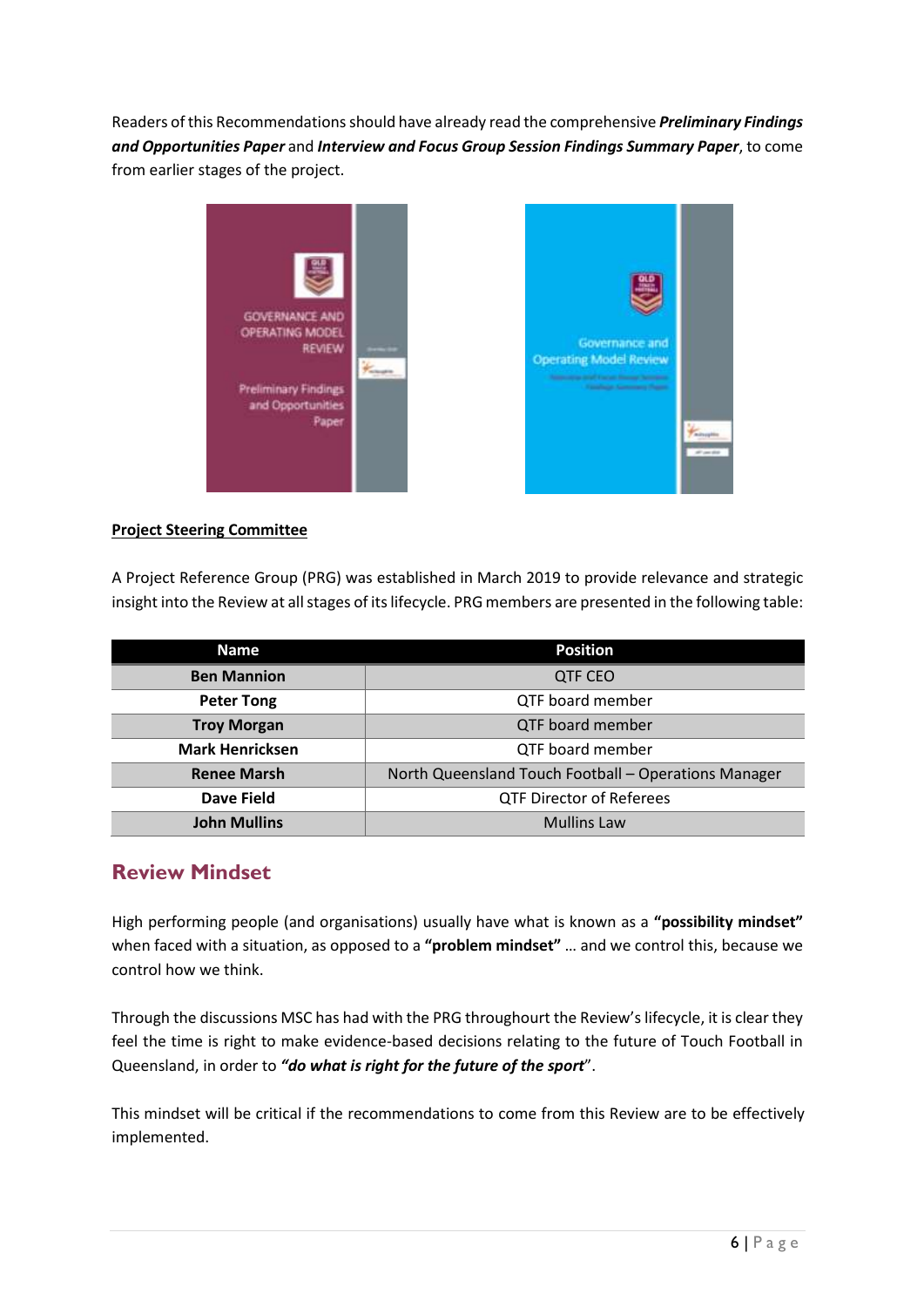#### **Recommendations**

The *Recommendations* section of this Report presents *16 x evidence-based recommendations* aligned with the Review objectives. Recommendations are clustered into *8 Recommendation Focus Areas*, as per the following:



#### Recommendations Summary

**RECOMMENDATION 1.1:** QTF Purpose Statement

**RECOMMENDATION 2.1:** Touch Football in Queensland Footprint Modelling

**RECOMMENDATION 2.2:** Touch Football in Queensland Planning Framework

**RECOMMENDATION 3.1:** QTF 1-Team Staff Structure

**RECOMMENDATION 3.2:** 1-Team Staff Policies and Procedures

**RECOMMENDATION 3.3:** 1-Team Staff Selection

**RECOMMENDATION 4.1:** Whole of Sport Participation Product Offerings

**RECOMMENDATION 4.2:** Touch Football in Queensland Competition and Events Framework

**RECOMMENDATION 4.3:** 1-Touch Football Community Model

**RECOMMENDATION 5.1:** Integrated Business Management Systems

**RECOMMENDATION 6.1:** NRL/ARLC and TFA Partnership

**RECOMMENDATION 7.1:** QTF Governance Model

**RECOMMENDATION 7.2:** QTF Governance Systems and Processes

**RECOMMENDATION 7.3:** QTF Constitution

**RECOMMENDATION 8.1:** Post Review Implementation Plan

**RECOMMENDATION 8.2:** Post Review Communications Strategy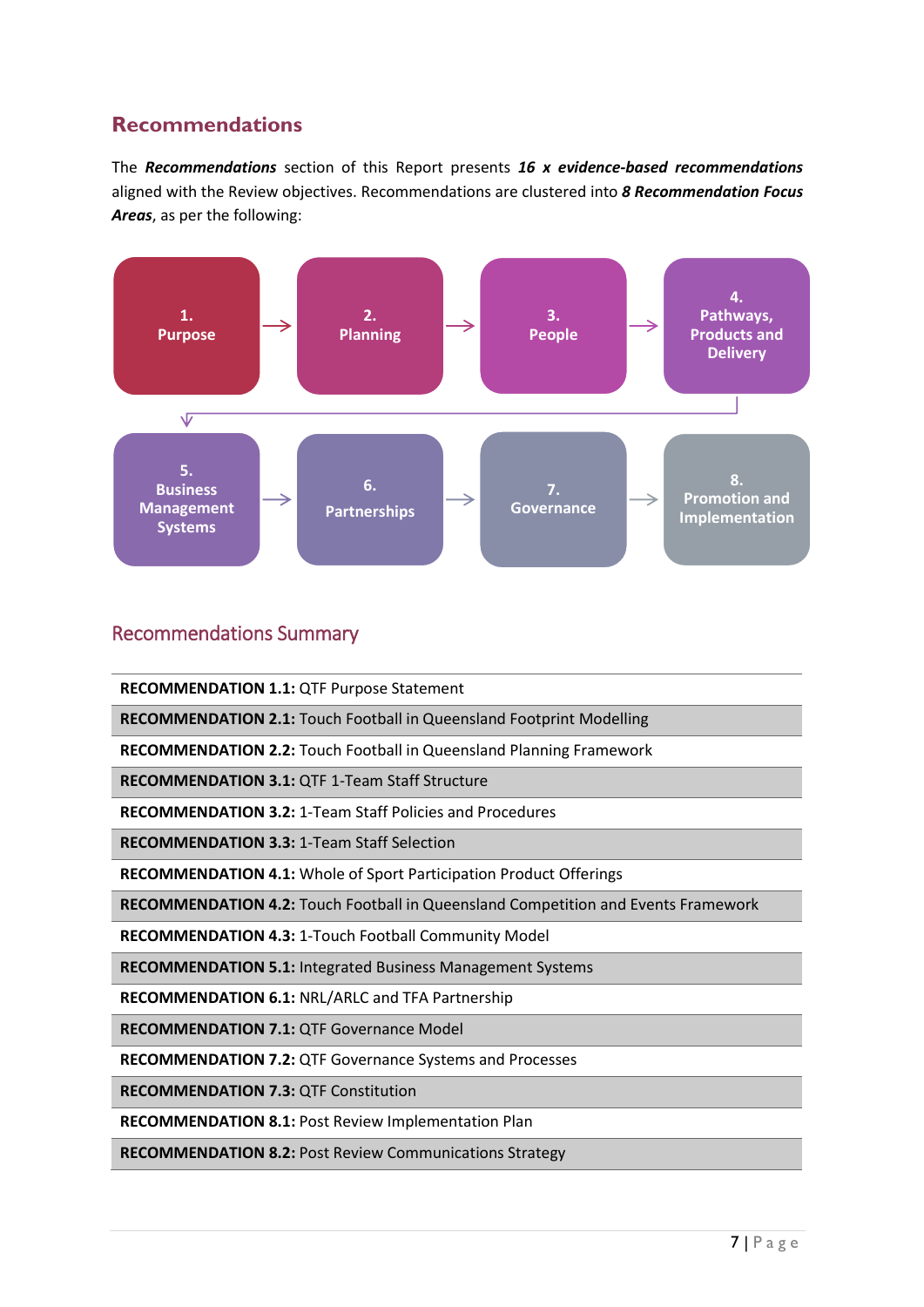## **Recommendations**

To assist in formulating the final recommendations, MSC conducted a gap analysis between the current QTF governance and operating model and a model designed to optimally deliver and grow the sport across the state of Queensland. The infographic below identifies how the Review looked at the manner in which Touch Football in Queensland is currently governed and delivered (i.e. prior to the Review); the objectives of the Review; and which gaps exist between these two positions. The recommendations presented in this Report are designed to define the necessary actions to close identified gaps.

#### *Gap Analysis Approach*



*Note: Some recommendations will benefit from the involvement (direct or indirect) of Touch Football Australia (TFA) and/or the National Rugby League / Australian Rugby League Commission. Where this is the case, this is clearly stated.*



Potential implementation timelines associated with each recommendation have been included in this Report. It is hoped the suggested timelines will provide QTF with some preliminary insight (from MSC's perspective) regarding when recommendations should be implemented. *Note: Recommendations are not listed in any order of implementation priority.*

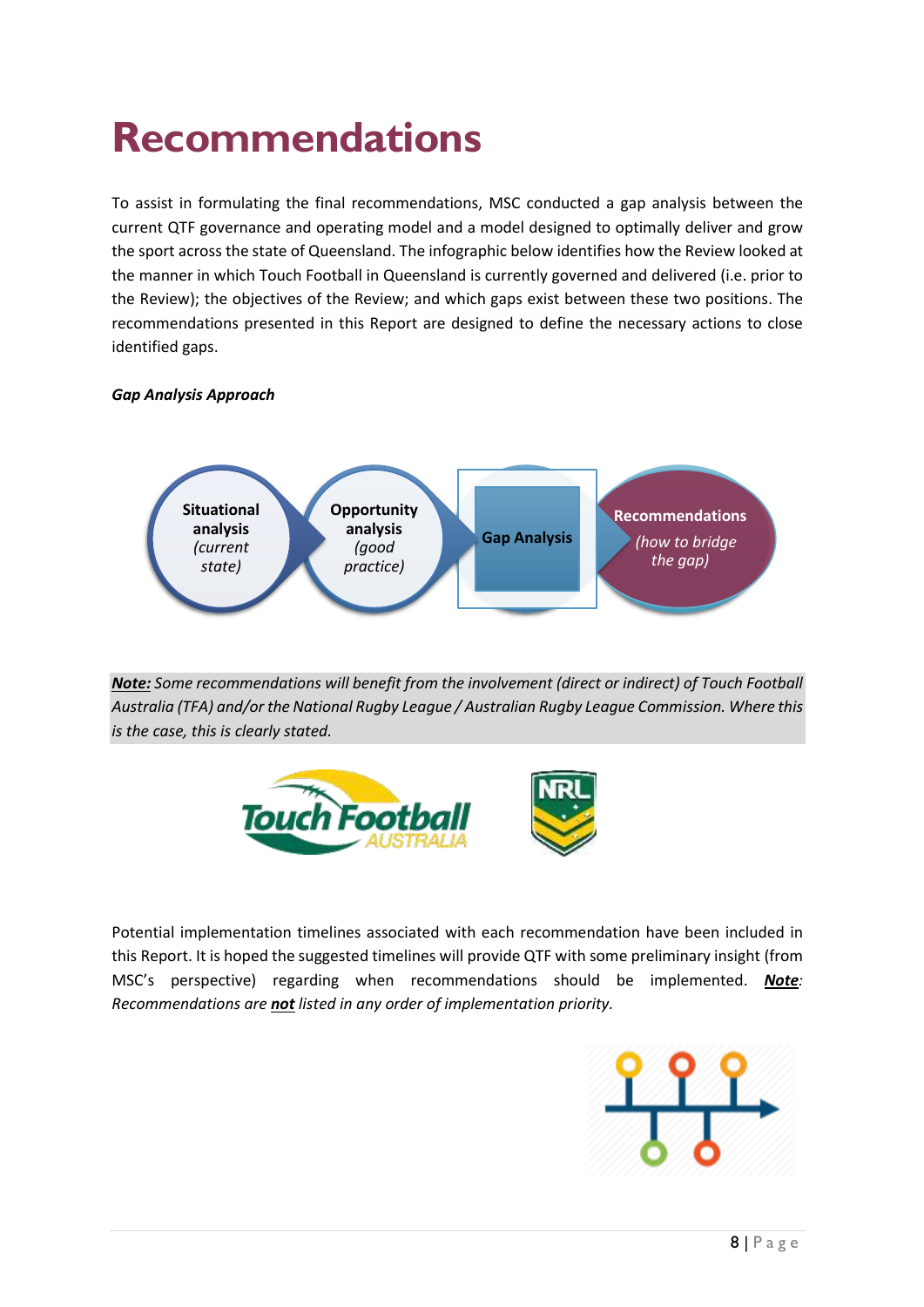#### **Recommendation Focus Area 1 – Purpose**



**QTF and its key stakeholders to confirm that the core purpose of QTF and its member bodies and delivery partners is to:**

*Enable anyone in Queensland who wants to engage with the sport of Touch Football to be able to, in positive and meaningful ways – and in doing so, grow the sport.* **ONE COMMUNITY – ONE VISION – ONE VOICE – ONE TOUCH FOOTBALL!**

#### *Commentary –*

*For Touch Football in Queensland to thrive into the future, the sport will require its state governing body, and all delivery points, to provide a broader and more relevant suite of engagement opportunities to the community. This will allow new people to access and engage with the sport; non-returning consumers to come back; as well as increasing the retention of current members / participants. There are too many instances currently, where people are being turned away from the sport by delivery points (e.g. affiliates) that either cannot, or are choosing not to, proactively grow the sport – this has to stop if the sport is to achieve its potential in Queensland.*

*The talent development and high performance elements of Touch Football have been very successful over many years (e.g. State Junior / Youth teams and State of Origin teams). However, whilst these elements of the sport's pathway in Queensland are important, they involve a very small percentage of the QTF membership (e.g. a couple of hundred players from a total playing membership of over 80,000) and these elements of the sport are expensive to service. As such, high performance pathways should not form a major element of the "purpose" of QTF and its member bodies. The core purpose of QTF and its delivery points should be to grow the sport.*

*Before the structures and people (i.e. governance and staff) of QTF can be agreed upon, QTF and its key stakeholders will need to agree on the core purpose of each layer of the sport – i.e. form follows function.*

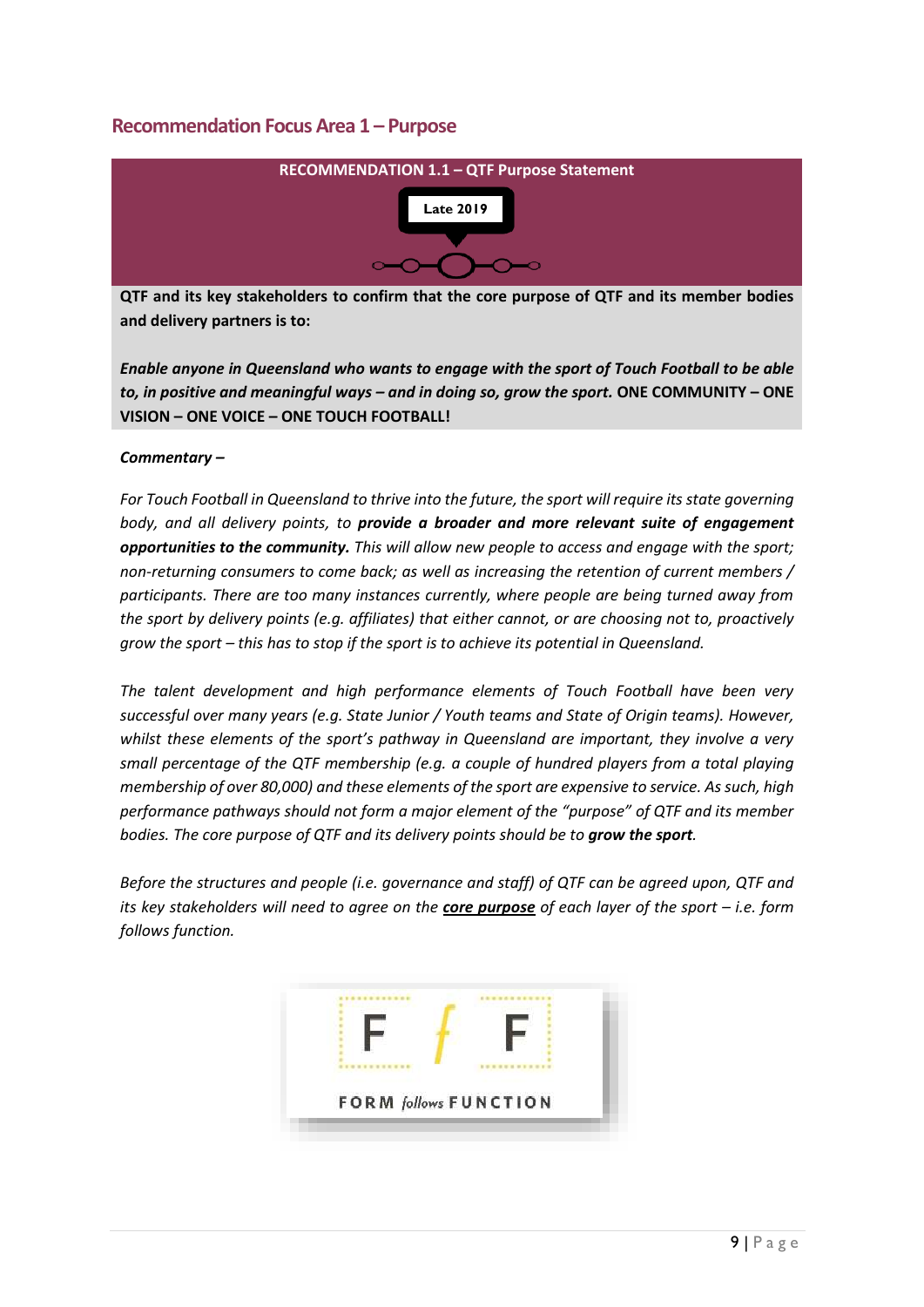#### **Recommendation Focus Area 2 – Planning**



**QTF to undertake a Touch Football in Queensland** *Footprint Modelling Project***, which includes the comprehensive market sizing and geographic mapping of current and targeted Touch Football participants / consumers; and current and potential Touch Football facilities. This will inform the design of a number of elements of the Touch Football in Queensland Planning Framework (refer Recommendation 2.2).**

#### *Commentary –*

*It is important for QTF to take a data-led approach to strategic decision making, as it seeks to progress the development of a suite of key strategies (refer Recommendation 2.2). As a precursor to a more data-led approach to QTF planning and investment, QTF needs to acquire high quality data to better understand the current and potential consumer base for Touch Football in Queensland.*

*The opportunity exists for QTF to work with the Queensland Government – Sport and Recreation and other consultancy partners who operate in this space (e.g. ActiveXchange [www.activechange.org,](http://www.activechange.org/) Gemba – [www.thegembagroup.com](http://www.thegembagroup.com/) and/or others) to undertake a member / current and future participant and facility mapping exercise, designed to accurately identify current and future market size and facility usage rates at a local, regional and state level. This data will inform future-focused Touch Football Queensland planning and investment (human, physical and financial) strategies.*

*Note: In relation to the facility mapping piece, excellent work in this space has been done by Sport and Recreation and various Queensland State Sporting Organisations, in what is referred to as the Sport Planning Tool project - <https://www.qld.gov.au/recreation/sports/planning-maps>*. *The Sport Planning Tool is an interactive mapping platform that contains data collected in conjunction with State Level Organisations (SLOs), which has been mapped and analysed using a geographic information system (GIS).*

*The tool allows Clubs, Associations, SLOs and Councils to undertake planning and analysis of their current and future infrastructure needs by understanding local, regional and state-wide trends. The use of this tool will help to maximise participation and access to sport facilities across Queensland.*

*Importantly, this activity would also provide QTF with a data-based approach to deciding if the current regional boundaries for the sport in Queensland are fit for future purpose; and if not, what changes to catchment / delivery boundaries should be made. Note: When considering any future changes to current regional catchment / delivery boundaries, consideration should be given to the State Government (Sport and Recreation) service area boundaries and regional office locations.*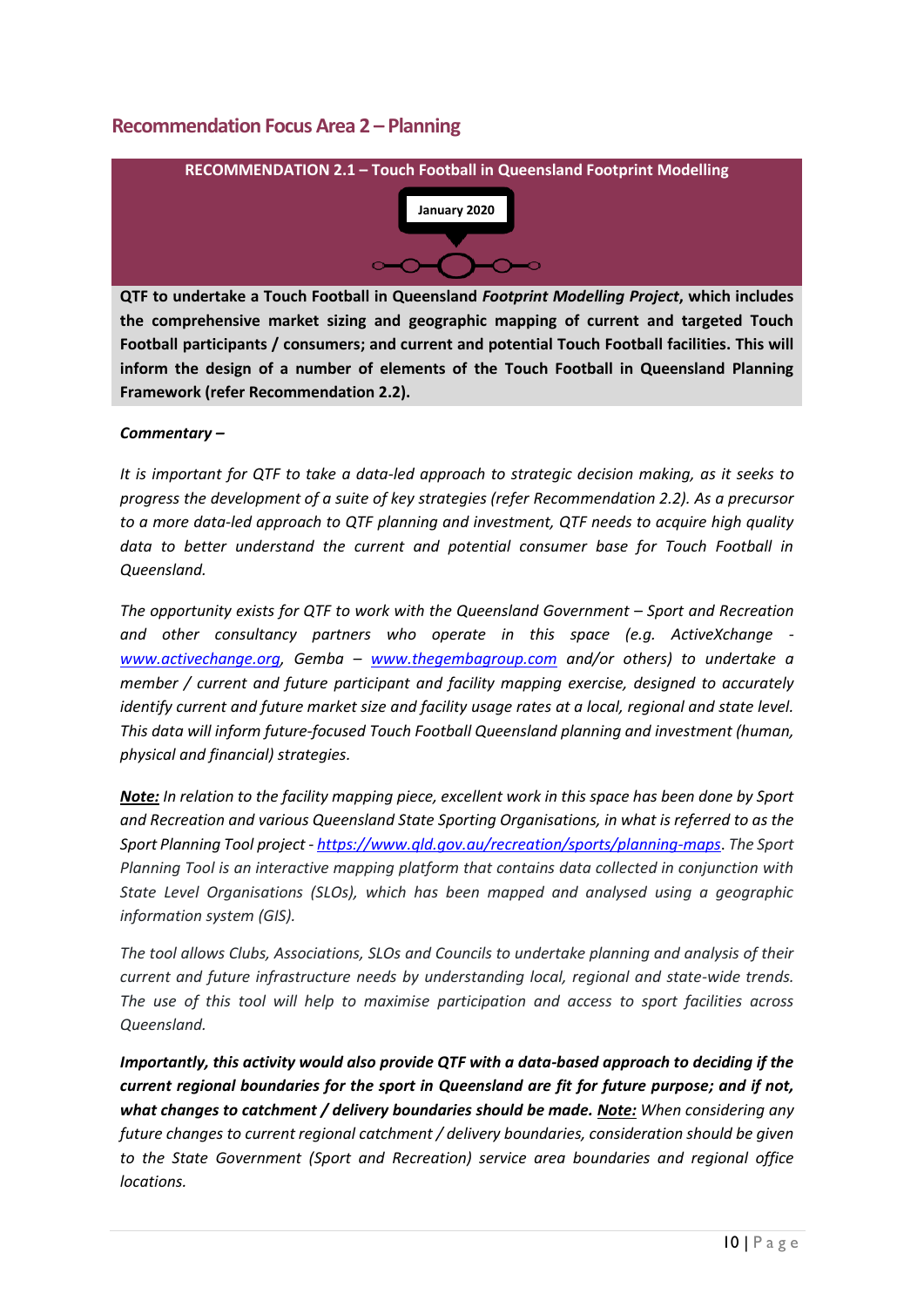

**QTF, its member bodies and other key stakeholder groups (e.g. TFA, Queensland School Sport, State Government, etc.) to work together to develop (and implement) a unified planning framework to guide the positive and sustainable collective future of Touch Football in Queensland between 2020 and 2022.** 

Elements of the Touch Football in Queensland Planning Framework could include (but may not be limited to):

- → **Touch Football in Queensland Strategic Plan:** A whole of sport strategic plan designed to align with the next iteration of the TFA Strategic Plan (currently under development) and the NRL / Australian Rugby League Commission (ARLC) non-contact strategy (currently under development). This plan should also allow QTF regions and affiliates to be able to undertake a simple strategic prioritisation activity which will assist them to develop strategic plans specific to their needs, whilst aligning with the QTF Strategic Plan in areas of relevance.
- → **Touch Football in Queensland Participation Growth Strategy:** Designed to drive the coordinated growth of all elements of a Touch Football in Queensland Participant Pathway Framework and its product offerings (including modified versions of the game, commercial competitions, social competitions, NRL League Touch, etc.).
- → **Touch Football "in" Queensland Affiliate Support Strategy:** Designed to drive the coordinated capacity enhancement / support of all affiliates, as well as the formation of new affiliates in areas of strategic importance. *Note: This strategy should look to incorporate the use of the TFA Affiliate Management Resource Initiative (AMRI).*
- → **Touch Football "in" Queensland Coach and Referee Development Strategy:** Designed to drive the coordinated growth and development of the coach and official workforce supporting **all** elements of a Touch Football "in" Queensland Participant Pathway Framework.
- → **Touch Football "in" Queensland Commercial Strategy:** Designed to guide QTF activities, as they relate to maximising the long-term financial viability of Touch Football in Queensland (including commercial competitions owned and managed by QTF). *Note: The current QTF Commercial Plan should be used as the foundation from which to develop a more comprehensive strategy.*
- → **Touch Football "in" Queensland Digital and Communications Strategy:** Designed to ensure digital systems, tools and activities help QTF to more effectively engage with all elements of the Queensland Touch Football community; to effectively capture and monetise data to come from this engagement; and for the organisation to more effectively and efficiently manage its business. *It is also recommended that within the Digital and Communications Strategy, priority be placed on developing a participation pathways web-app which facilitates a single "gateway to all forms of Touch Football in Queensland" – Visit<https://sls.com.au/pathways/> to see what Surf Lifesaving Australia have recently done in this space.*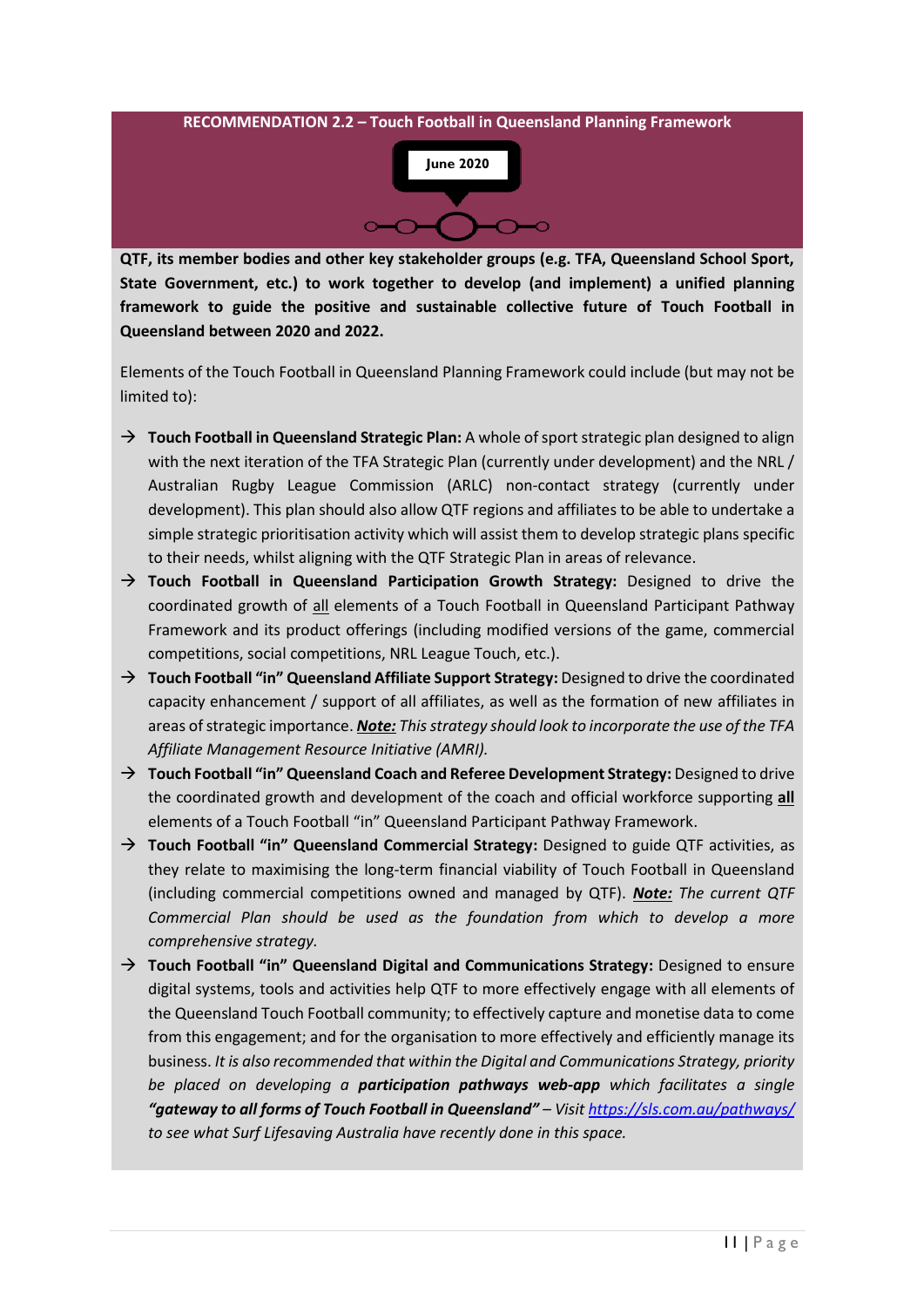- → **Touch Football "in" Queensland Facilities Strategy:** Designed to strategically identify and advocate Touch Football facility priorities across the state – based on current and future population data, current QTF participation data and predictive participation modelling data. *Note: MSC understands that TFA is currently in discussions with the NRL / ALRC in relation to a national Rugby League Facilities Strategy they are soon to initiate and how this Strategy may also be able to include Touch Football facilities. Any opportunity for Touch Football in Queensland (and nationally) to benefit from this rugby league initiative should be maximised.*
- → **Touch Football "in" Queensland Talent Development Strategy:** Designed to drive a coordinated system of identification, development, nurturing and retention of talented athletes, to optimise the progression of these athletes into QTF and TFA high performance support programs; and to maximise Queensland players' success on the world stage. This strategy needs to optimise the alignment with the Queensland School Sport Talent Identification and Development system, where possible, to avoid the cannibalisation of young players by either system, whilst optimising mutual benefit.

#### *Note: QTF should, where appropriate and beneficial, look to align its whole of sport planning framework with other key sport and recreation plans, including (but not limited to):*

- *Activate! Queensland 2019–2029 – The Queensland Government's 10 year strategy for physical activity, sport and active recreation; and*
- *Sport 2030 – Sport Australia National Sport Plan (2018-2030).*

#### *Commentary –*

*The lack of a system-wide planning framework for the sport of Touch Football in Queensland is clear. Without a seamless and whole of sport state-wide planning framework being in place for Touch Football in Queensland, there is currently a lack of clarity surrounding the core roles and responsibilities of each layer of the sport (i.e. particularly Regional Associations) and the importance of these roles and responsibilities. In cases where this is apparent in sporting systems, common problems include (but are not limited to):*

- *Narrow, operational focus;*
- *Excessive duplication of resources (physical, financial, systems and human);*
- *Lack of respect between parties relating to the roles they do and do not undertake, resulting in an "us against them" mentality; and*
- *A lack of whole of sport and future focused thinking.*

*Having an integrated planning framework in place for Touch Football in Queensland will not only guide activities and accountabilities, it will also provide clarity to QTF in relation to the capability framework (governance, staff, systems and programs, etc.) needed to achieve strategic objectives – form follows function!*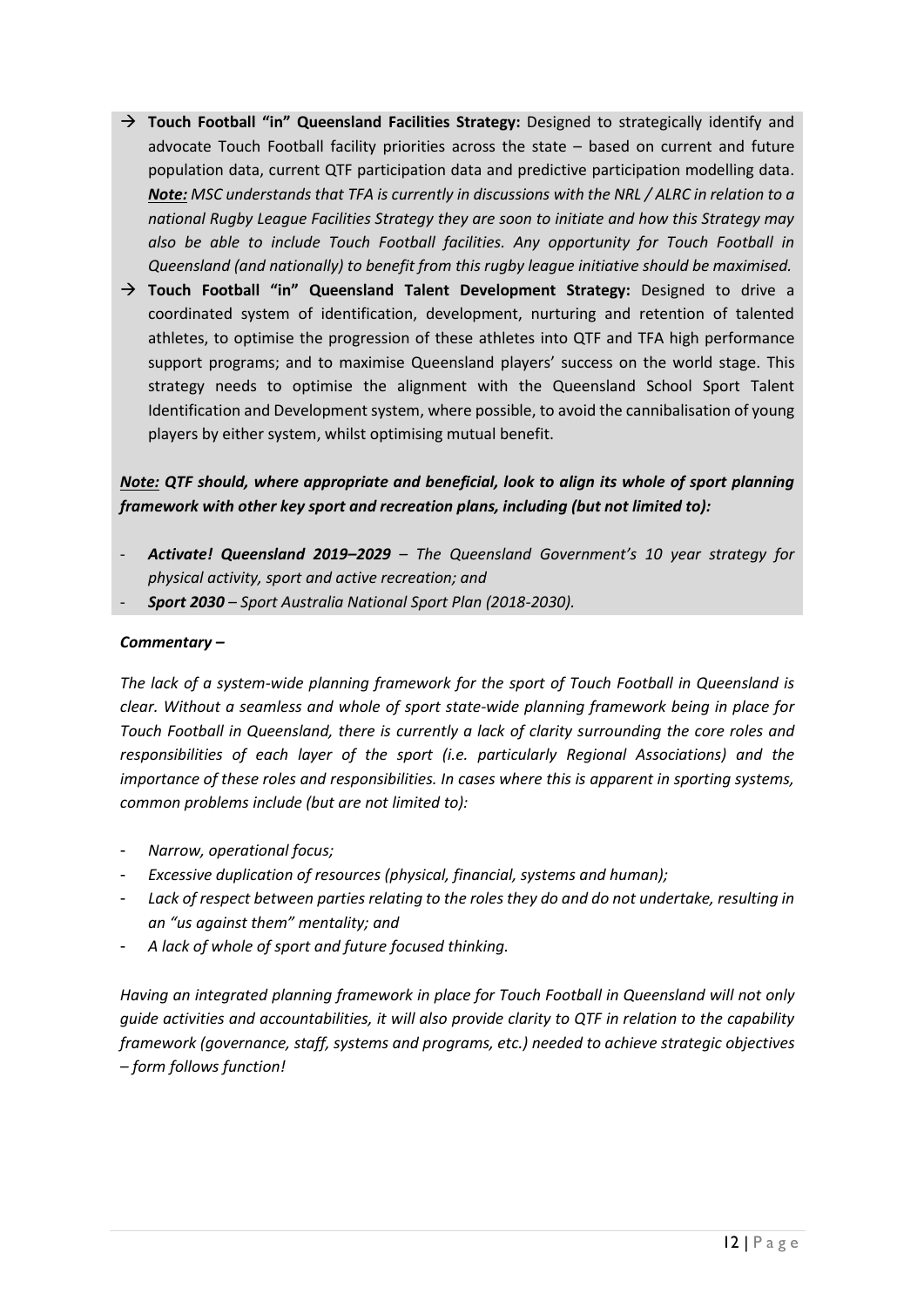#### **Recommendation Focus Area 3 – People**



**Prior to a new governance structure for Touch Football in Queensland coming into effect (refer Recommendation Focus Area 7.1 – Governance Model) QTF and the regions to collectively undertake all necessary activities to restructure their currently separate paid human resource models, to implement a "1-Team" professional staffing structure.** 

A potential model is summarised below:

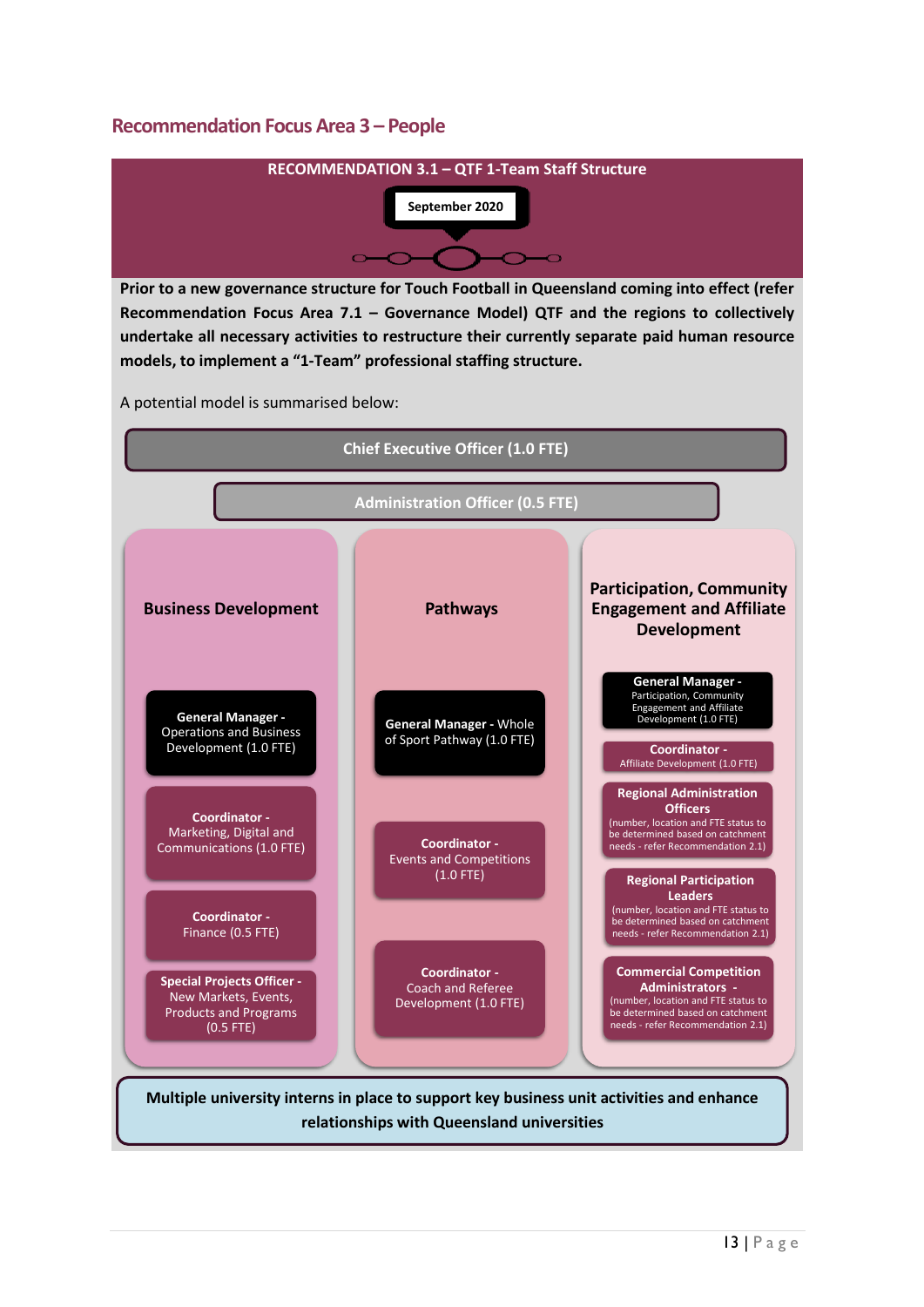#### *Commentary –*

*For Touch Football in Queensland to achieve its future potential, the currently separate QTF and Region staffing structures should be fully integrated into a single whole of sport staffing structure, prior to the new governance model being implemented (refer Recommendation 7.1). This structure needs to ensure the right people are in the right roles and that an exceptional workplace culture is in place, both of which align with the whole of sport purpose statement – refer Recommendation 1.1 and the nature of the Touch Football in Queensland Planning Framework (refer Recommendation 2.2).*

*A key reason for the QTF 1-Team staffing model being embedded prior to the new governance model (refer Recommendation 7.1), is that Governance restructure involving the dissolution of voting members can be a prickly subject for some. As such, it will be important for the entire Queensland Touch Football community (especially affiliates and regions) to see how effectively QTF staff can work as 1-Team, via the implementation of a unified workforce, to deliver far better value to all elements of the sport than is currently the case.* 

*Once it is clear to the vast majority of the Queensland Touch Football community that QTF staff have been working effectively together across the state, via a whole of sport planning and workforce framework; and all entities are wanting to implement governance reform for the ongoing benefit of the sport, the likelihood of the voting memberships endorsing change will be vastly increased.*

*In addition to the aforementioned, the overwhelming response from interviewees and regional focus group session participants was that the optimal staffing model for the sport should be QTF employed State and Region focused staff + Affiliate employed staff (where feasible) + volunteers.*

#### *Reasons for this response included:*

- $\rightarrow$  *There should be a consistent approach to how key administration and development staff in the regions are recruited, supported, monitored and retained.*
- → *Currently QTF provides each region with an annual development grant of \$50,000 (which comes from the \$300,000 p.a. QTF receives from the Queensland Government). There needs to be accountability from the regions in relation to how this QTF investment is being used, to ensure these activities align with specific QTF strategic focal points.*
- $\rightarrow$  *Some regions employ their staff, who are accountable to the Region boards; while some staff operating in the regions are employed by QTF, yet they are managed by the region. There is a lack of consistency in this approach.*
- → *Having all key regional staff employed by QTF would minimise duplication of resources, systems and effort (e.g. contracts, professional development, reporting, payroll, etc.)*
- → *Having all key regional staff employed by QTF would provide them with better access to QTF (and TFA) development and career enhancement opportunities, which would in-turn attract better candidates.*
- → *Development programs rolled out in the regions would be more consistently and frequently delivered.*
- → *Development staff would be effectively servicing all regions, which is not currently the case.*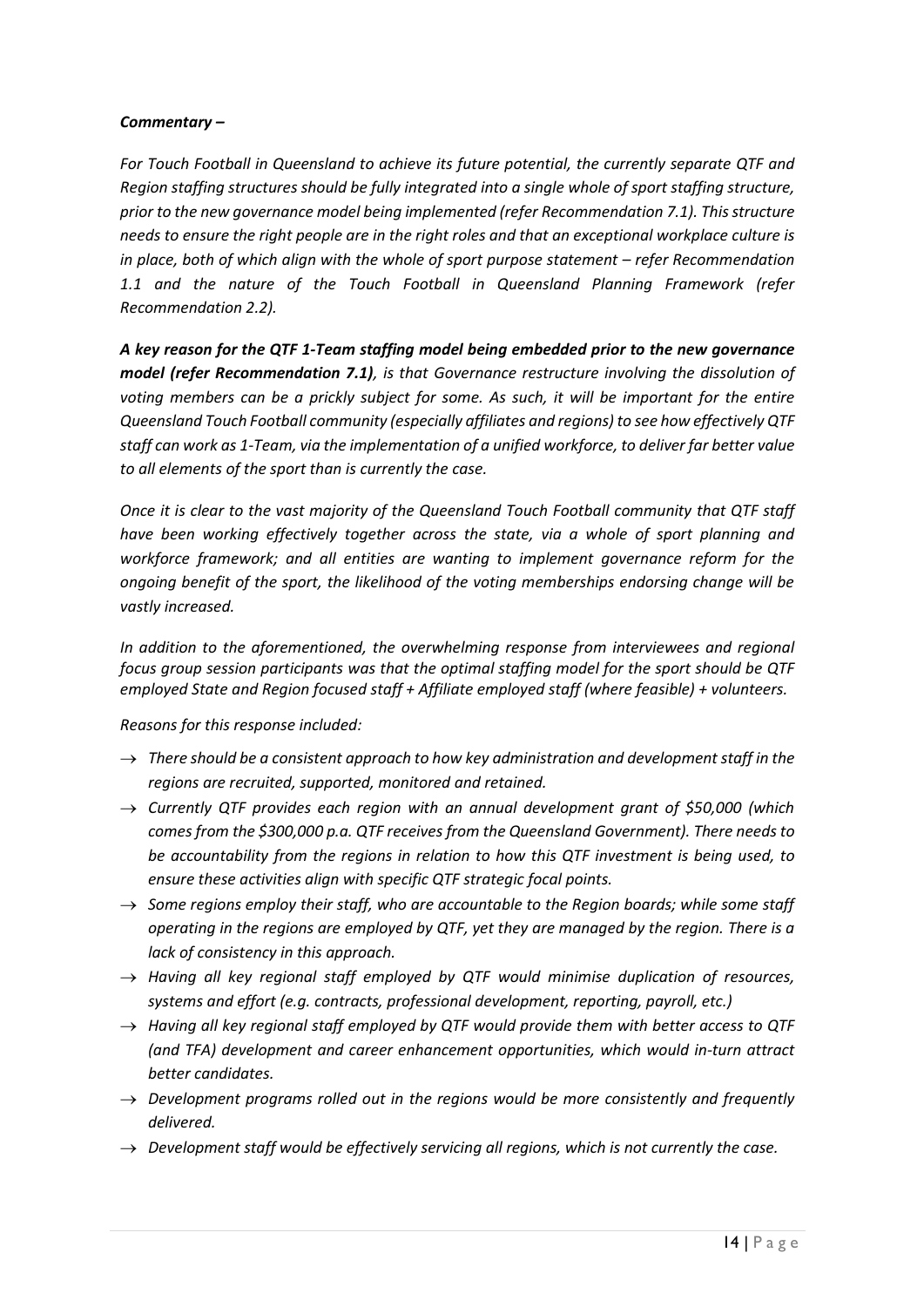- $\rightarrow$  At the QTF and region levels, there needs to be a single staffing structure for the sport (if *financially feasible), to minimise duplication of resources and effort, to improve communication and outputs and to ensure there is minimal separation between the state and local elements of the sport. This 1-Team staffing structure also needs to more effectively support the capacity development of all affiliates, but particularly those in the regional areas of the state.*
- → *Regardless of the governance model implemented for Touch Football in Queensland following the Review, there will need to be the right people, doing the right jobs, in the right places, if the sport is to improve – "We need the best people (staff, boards, coaches, referees, volunteers), or we won't be the best sport".*
- $\rightarrow$  QTF has no ability to effectively manage regional staff who are not employed by QTF (i.e. *regional administrators), which, in some instances is proving very detrimental to the sport.*

#### *Notes:*

- *QTF would need to undertake a business case associated with the costs of the aforementioned staff model to ensure its viability and sustainability.*
- *QTF should work closely with State Government – Sport and Recreation to identify opportunities for sourcing additional government funding, to assist with the implementation of key recommendations to come from this review.*
- *QTF should investigate new financial models to increase the revenue coming into QTF to assist with any additional costs associated with the staffing model presented above (e.g. Recommendation 2.2 – QTF Commercial Strategy; Recommendation 4.3 – 1-Touch Football Community Model; and a nationally integrated team / player registration system and costing model – refer Recommendation 5.1).*

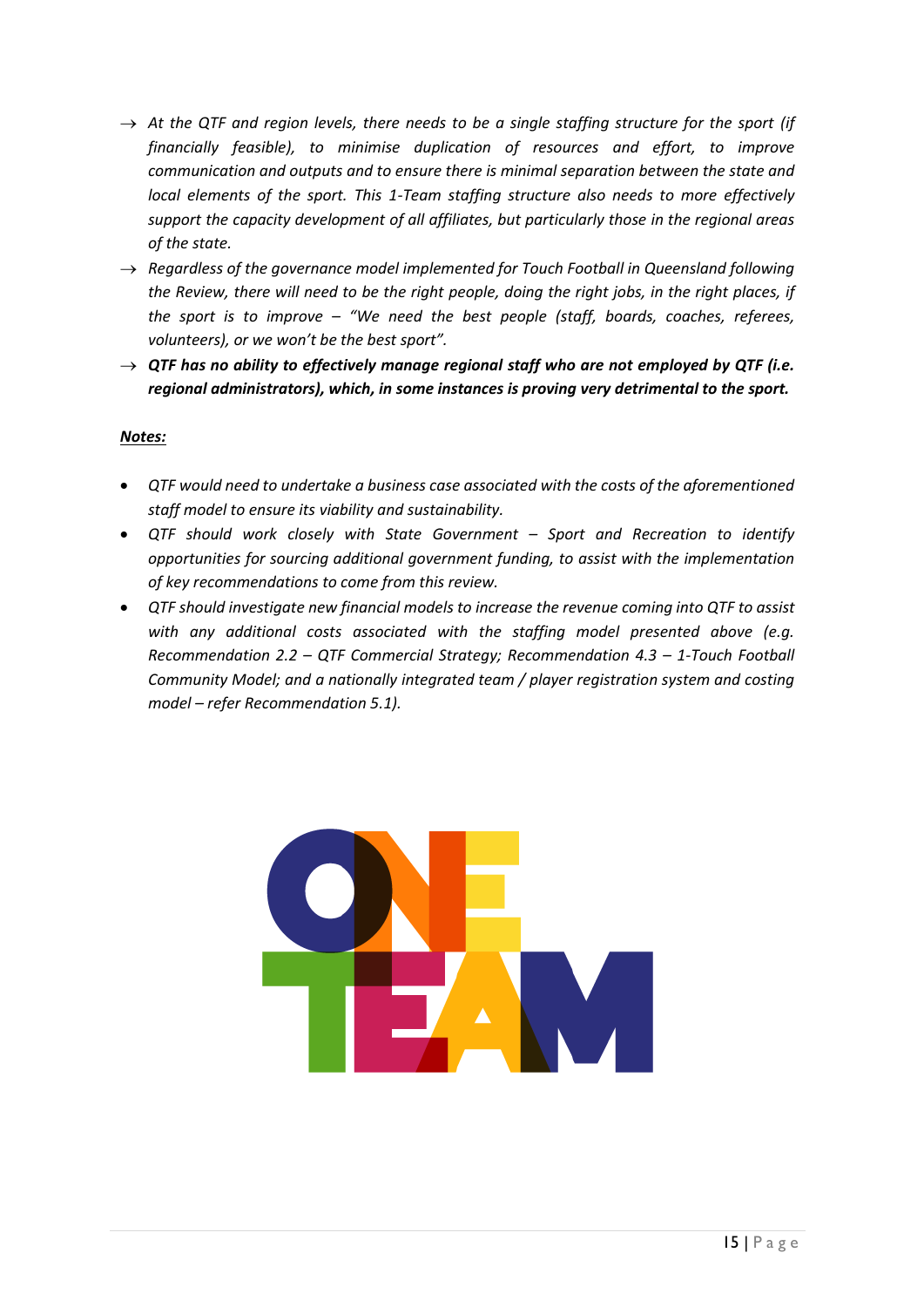

**Prior to the implementation of the QTF 1-Team staffing structure, detailed position descriptions need to be developed for each 1-Team staff position identified in Recommendation 3.1. In addition to this, appropriate service agreements / employment contracts; performance review and learning and development policies; and all other necessary human resource related policies and procedures must be developed to effectively guide the recruitment process and to drive and support the activities of staff once engaged by QTF.**

# HUMAN RESOURCES





**Based on the new position descriptions, employment contracts and associated human resource related policies and procedures associated with each of the 1-Team staff positions identified in Recommendation 3.2, the QTF Board should initiate a fully transparent selection process associated with all** *new* **positions.**

#### *Commentary –*

*Using re-defined / new position descriptions as the foundation (refer to Recommendation 3.2), it will be extremely important for the new staff selection process to be professionally and openly managed, to ensure transparency of process and the recruitment of the right people for the right roles. Regardless of the effectiveness of policy and procedure frameworks, organisations are only as good as the people within them!*

> A company's employees are its greatest asset and your people are your product.

> > **Richard Branson**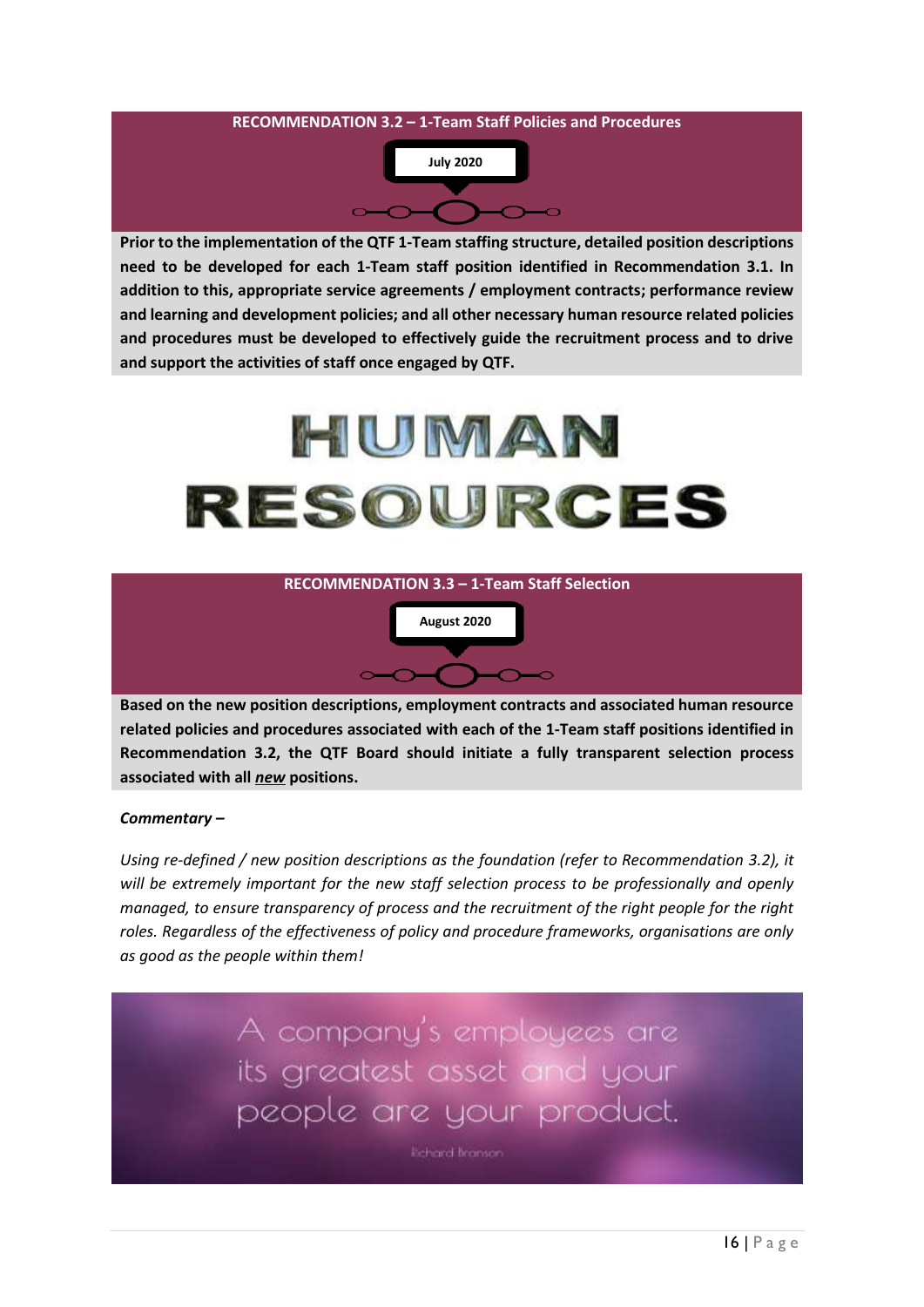#### **Recommendation Focus Area 4 – Pathways, Products and Delivery**



**QTF to work closely with TFA to support their development / promotion of a suite of contemporary and nationally consistent program / product offerings, designed to meet the specific participation motivations of all elements of the "TFA FTEM Athlete Development Framework".** *Note: Some products are currently available, yet may require improved promotion and delivery (e.g. NRL League Touch, City Touch Competition, Premier Touch Competition, etc.) and some will need to be developed.*

#### *Commentary –*

*TFA has developed a whole of sport Athlete Development Framework, which is based on the FTEM model designed by Sport Australia. This resource provides some guidance to coaches of players at all levels of the pathway and is integrated into the TFA Sport Education Framework document.* 

*Although this is the case, it is clear that the impact the TFA Athlete Development Framework is having on stakeholders' (e.g. parents of junior players, players, coaches, selectors, development officers, etc.) understanding of a clear player pathway is limited.*

*Note: The TFA Athlete Development Pathway does not include content relating to the Active Lifestyle stream (i.e. social Touch Football – especially for adults) within the FTEM model. It is heavily focused around "talent development" as opposed to "participation growth" and this presents as a key opportunity.*

*Contemporising the sport's offerings, relative to the changing needs of a broader set of consumer segments, will help to ensure QTF affiliated and commercially operated Touch Football, and the delivery network which supports it, remains relevant into the future.* 

*A contemporary sports participation offering based on the "user-experience – UX model" needs*  both contemporary product and program offerings, which align directly with contemporary *participation pathway framework offerings and membership models (refer Recommendation 4.3). There must be a significant value proposition!*

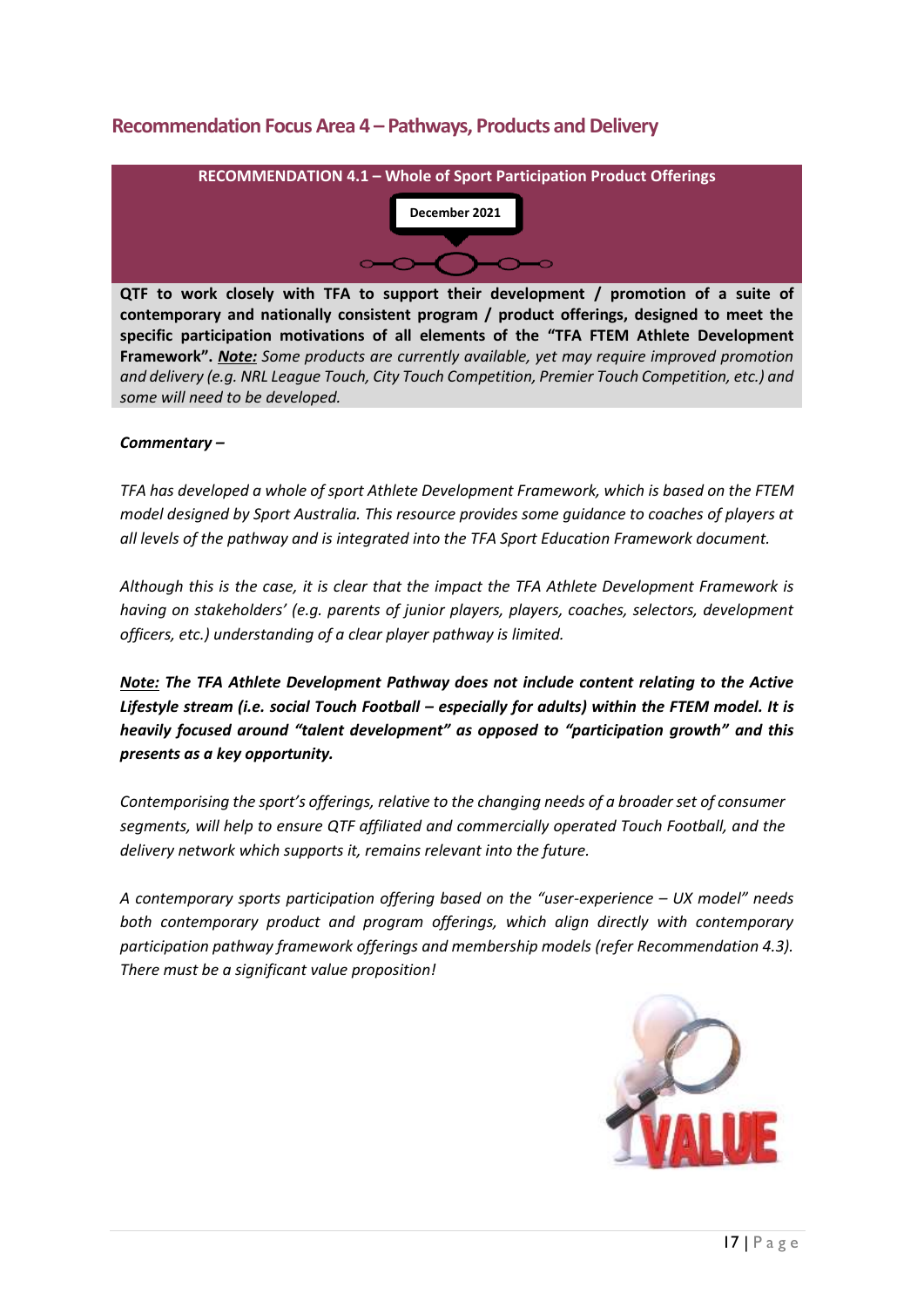Some potential Touch Football offerings may include (but should not be limited to) those listed below:

- **Foundation 2 – Sport:** A nationally consistent entry level program, all associated support resources needed for delivery at the local level (i.e. in schools / affiliates);
- **Foundation 2 – Active Lifestyle / Recreation:** Adult social / recreation offerings;
- **Foundation 3 – Sport:** Offering for kids aged 9-12 years;
- **Foundation 3 – Active Lifestyle / Recreation:** Social offering for kids aged 13-17 years;
- **Talent 1 and 2 – Sport Excellence:** Talent-development based offering for kids aged 13-17 years;
- **Talent 3 and 4 – Sport Excellence:** Performance-based offering for kids aged 13-17 years; and
- **E1, E2 and M1 – Sport Excellence:** High performance-based offerings for athletes 18+ linked to QTF and TFA HP Programs.

*Note: If TFA is not committed to / not in a position to develop a broad suite of participation / development product offerings aligned to a national whole of sport pathway framework (within a suitable timeframe), QTF should do what is best for the sport in Queensland and develop these products themselves, or in collaboration with other State Level Touch Football organisations (e.g. Touch Football New South Wales).*

|                                                            | <b>JUNIORS/INTRODUCTION</b><br>5 - 12 YEARS    | YOUTH/DEVELOPMENT<br>13 - 20 YEARS           | <b>ADULT</b><br>21 + YEARS              |
|------------------------------------------------------------|------------------------------------------------|----------------------------------------------|-----------------------------------------|
| <b>MASTERY</b><br>SUSTAINED SUCCESS                        |                                                | YOUTH TRANS-TASMAN                           | <b>WORLD CUP</b>                        |
|                                                            |                                                |                                              | TRANS TASMAN                            |
|                                                            |                                                |                                              | ELITE 8                                 |
|                                                            |                                                |                                              | <b>STATE OF ORIGIN</b>                  |
| <b>ELITE</b><br>REPRESENTATION AND<br><b>SUCCESS</b>       |                                                | NATIONAL TOUCH<br>LEAGUE                     | <b>NATIONAL TOUCH</b><br>LEAGUE         |
|                                                            |                                                | NATIONAL YOUTH<br><b>CHAMPIONSHIPS</b>       | <b>STATE</b><br><b>TOURNAMENTS</b>      |
| <b>TALENT</b><br><b>PRACTICE AND</b><br><b>ACHIEVEMENT</b> | SCHOOL SPORT<br><b>NATIONALS 12'S</b>          | <b>SCHOOL SPORT</b><br><b>NATIONALS 15'S</b> | <b>REGIONAL</b><br><b>TOURNAMENTS</b>   |
|                                                            | <b>STATE/REGIONAL</b><br><b>TOURNAMENTS</b>    | <b>STATE/REGIONAL</b><br><b>TOURNAMENTS</b>  |                                         |
| <b>FOUNDATION</b><br>PARTICIPATION/SOCIAL                  | AFFILIATE AND SCHOOL<br><b>GALA DAYS</b>       | <b>JUNIOR AFFILIATE</b>                      | <b>AFFILIATE</b><br><b>COMPETITIONS</b> |
|                                                            | <b>JUNIOR AFFILIATE</b><br><b>COMPETITIONS</b> | <b>COMPETITIONS</b>                          |                                         |
|                                                            | <b>AUSTOUCH PROGRAM</b>                        |                                              |                                         |
|                                                            | <b>SCHOOL CLINICS</b>                          | SCHOOL COMPETITIONS                          |                                         |
|                                                            | PHYSICAL EDUCATION<br>SCHOOL CURRICULUM        |                                              |                                         |

*TFA Athlete Development Framework*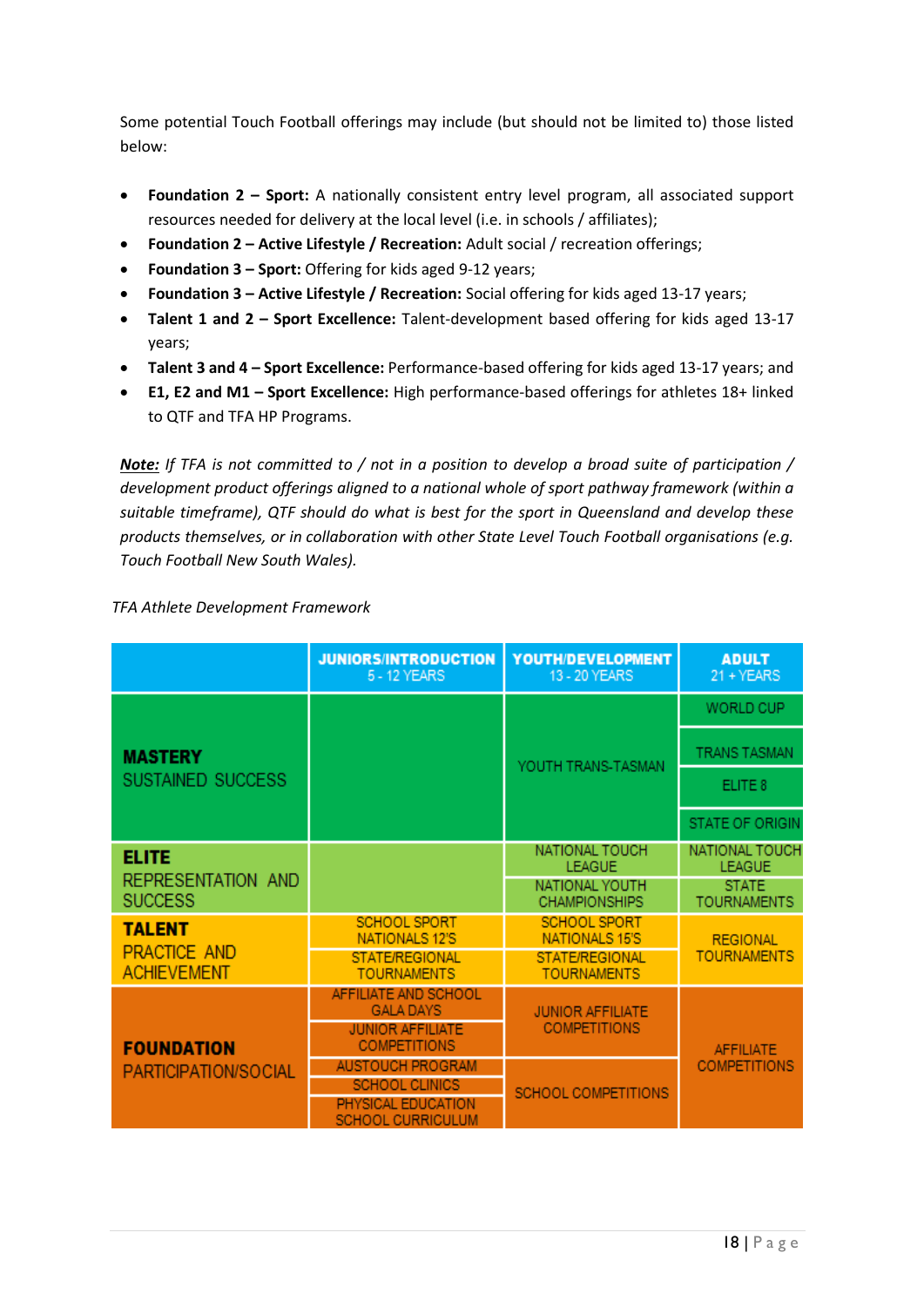

**Undertake a comprehensive, whole of sport** *Competition and Events Framework Review* **to ensure relevant, locally delivered competition structures; and QTF managed event opportunities are offered to all consumer segments across Queensland. The broad objective of the Review should be to scope the opportunities to improve the structure of the whole of sport Competition and Events Framework for Touch Football in Queensland, to ensure the greatest efficiencies, whilst optimally supporting all current and future members / participants.**

**The core purpose of the QTF Competition and Events Framework should be** *"to implement a sustainable competition and events pathway, which meets the participation motivations and development needs of all competitors, coaches and referees participating in Touch Football competition at local, regional and state levels in Queensland".*

**Note:** Maximising alignment and mutual benefit between the Queensland School Sport system / managed Touch Football events framework, those managed by other partners (e.g. Queensland All Schools) and that of QTF must be a priority.

#### *Commentary –*

*QTF is now managing and/or supporting the delivery of various events very successfully (e.g. Junior State Cup and others). Having said this, the opportunity exists for there to be increased clarity of purpose in relation to the QTF Events Framework. This will help minimise player, coach, parent, referee and administrator fatigue / burnout; optimise consumer engagement; and optimise event related revenues at both the QTF and affiliate levels. The opportunity also exists for QTF to continue to increase the revenue it sources via its management of key events.*

*Competition (i.e. weekly fixtures) is an important and positive element of Touch Football participation (as with all sports), however a quality competition framework needs to allow those who wish to compete, to be able to do so in meaningful, positive and accessible ways and in ways which encourage them to stay involved in the sport. Local competition delivery points (i.e. affiliates, QTF commercial competitions, NRL League Touch providers and potentially others, e.g. QTF licenced providers – Refer Recommendation 4.3) need assistance in understanding the need for, and being able to effectively promote and deliver, relevant competition offerings, based on consumer needs. QTF needs to provide support in this area.*

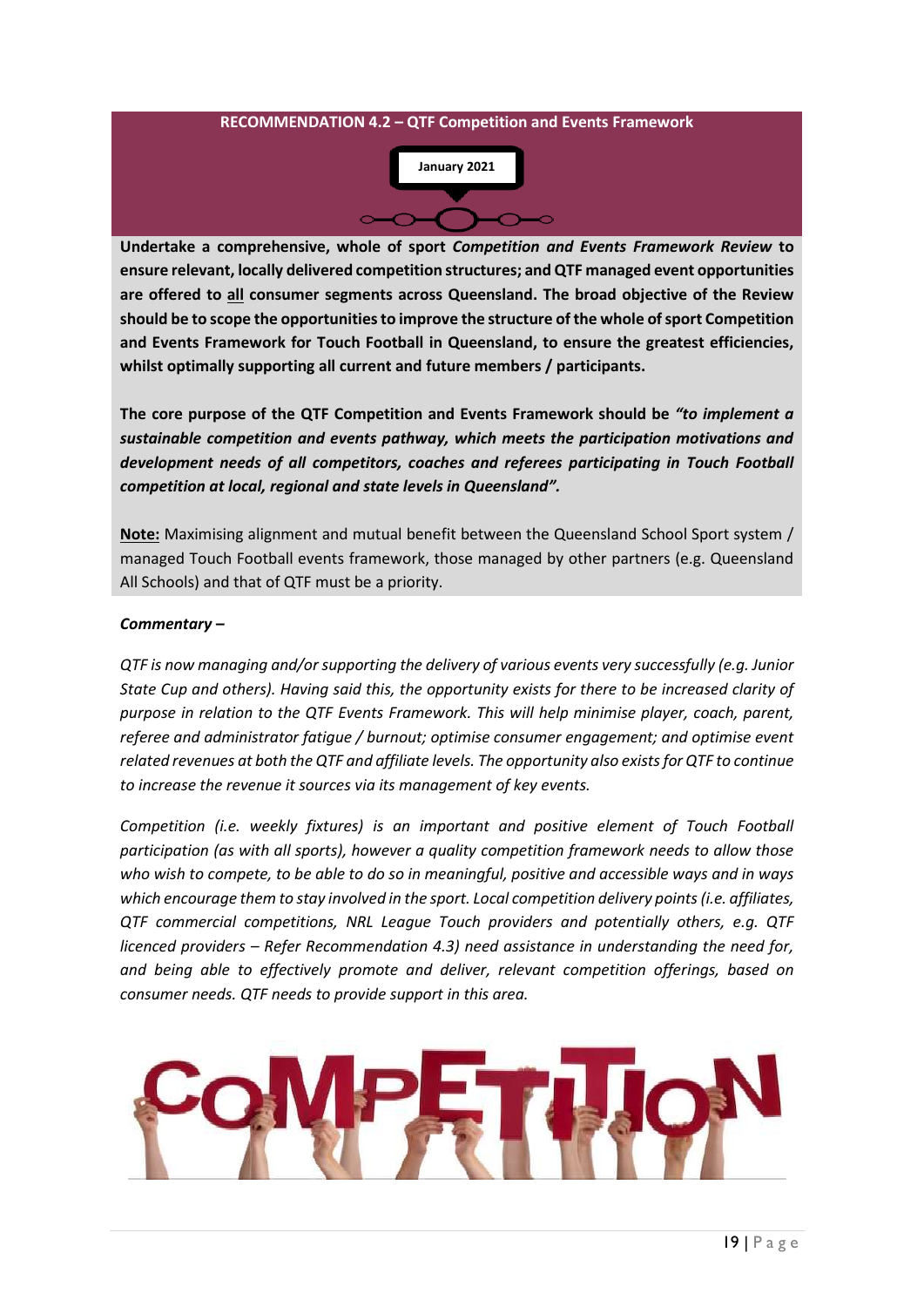

**Undertake a whole of sport Membership and Participation Model Review, the broad purpose of which, to design a holistic QTF Membership and Participation Model, which effectively engages with a broadened suite of Touch Football consumers (e.g. participants / athletes; parents; coaches; referees; selectors, volunteers; schools; unaffiliated athletics clubs / providers; commercial partners; spectators; etc.).**

**It is recommended that as a result of the Review, QTF design and implement a** *1-Touch Football Community Model* **which:**

- **1.** Grows the size, breadth and reach of the QTF community;
- **2.** Grows QTF revenues gained via membership;
- **3.** Appropriately monetises the Participants and Partners elements of the 1-Touch Football Community Model, to ensure QTF can effectively service these elements; and
- **4.** Clearly identifies the value proposition associated with each element of the mix (i.e. various forms of membership, various participation categories and various partnership categories).

#### *Commentary –*

*It QTF wishes to significantly grow the sport of Touch Football in Queensland, it may not be able to do this via its traditional delivery system (i.e. affiliates) alone. It may need to broaden the thinking around growth and how this may occur.* 

*It is clear that QTF will benefit from looking at membership as one part of an interwoven "1-Touch Football Community" model. QTF / affiliate membership will play a key role in significantly growing membership and participation numbers (and revenues) … but membership should not be the only factor in play.* 



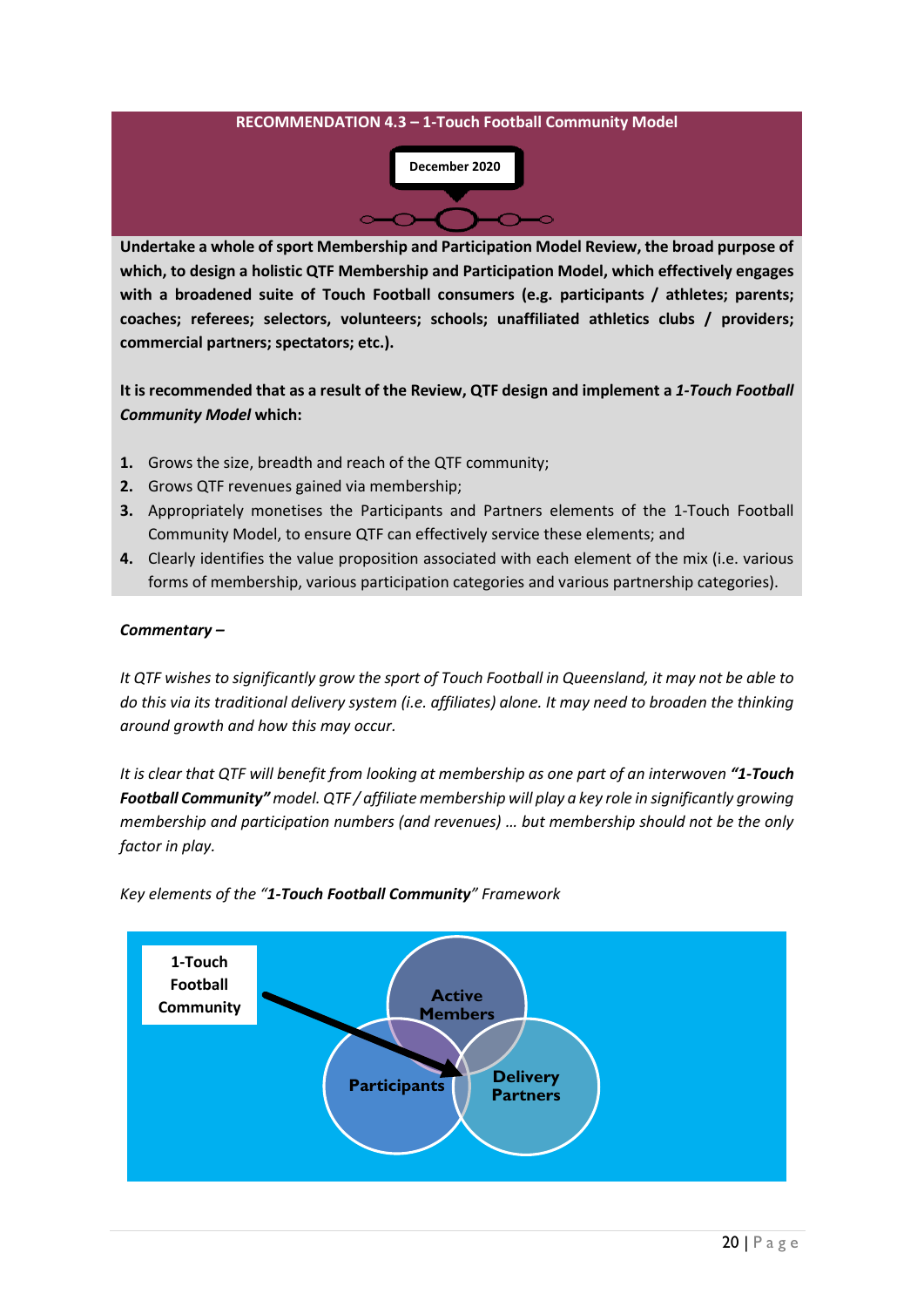*Pleasingly, the sport of touch football nationally and in Queensland currently has a broad list of definitions relating to different categories of membership and participation. These are outlined briefly below.*



*Although this is the case, a range of additional opportunities exist to "broaden the QTF net" to increase overall levels of participant engagement and commercial revenues.*

#### *Members*

*Opportunities to expand the QTF membership could include (but will not be limited to):*

- *NRL League Touch participants;*
- *Short term membership (e.g. short term competition - monthly, etc.);*
- *Event specific membership (e.g. to allow non-members / non-affiliated players to participate in QTF events);*
- *Reciprocal membership with other sports (e.g. Rugby League); and*
- *Queensland All Schools Championships participants.*



*Membership will always be a key element of the future 1-Touch Football community (i.e. those in "the QTF tent"), however, it is not and should not be the only element.*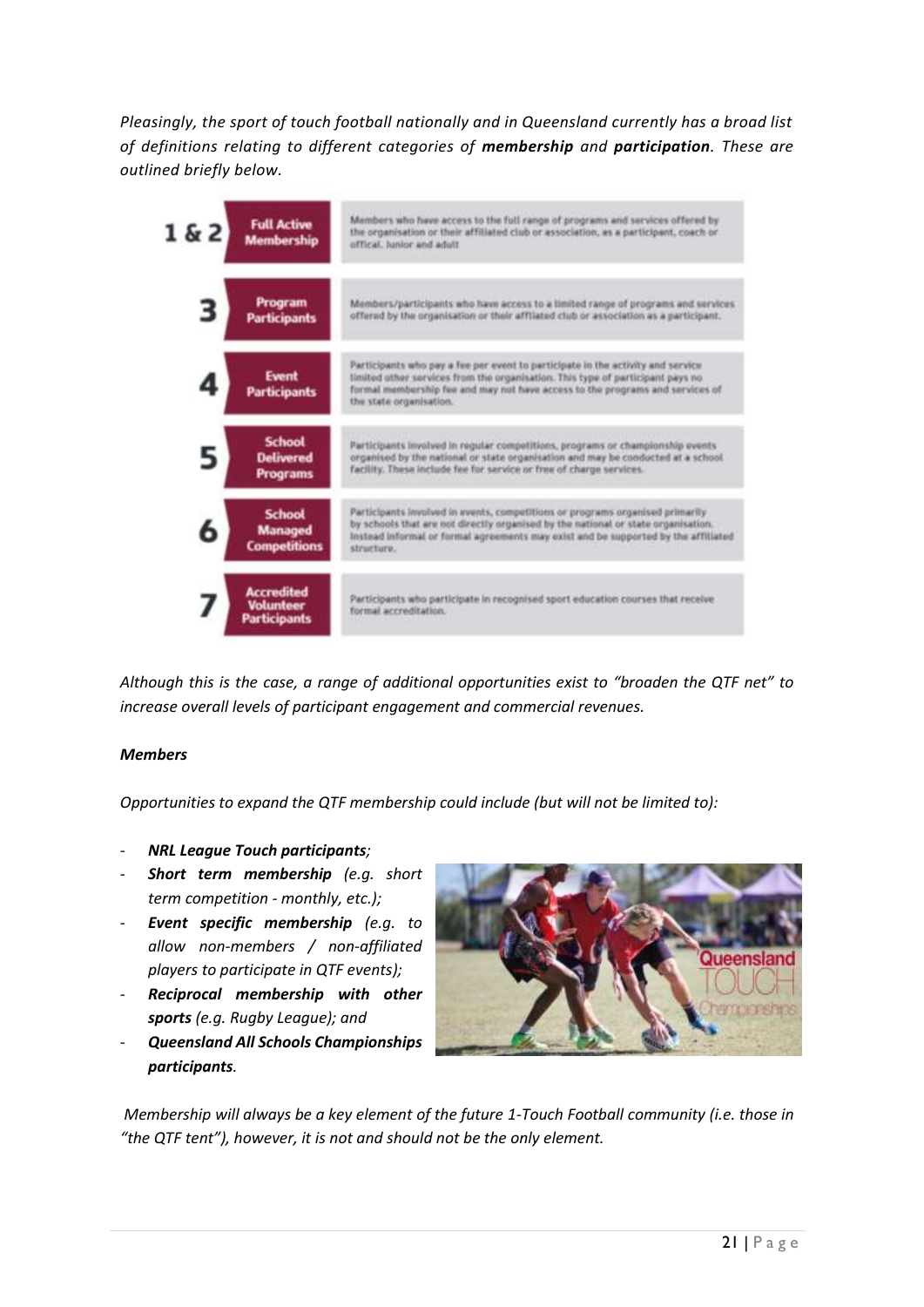#### *Participants*

*QTF is presented with the opportunity to expand its Participant categories, in an attempt to more effectively build capacity, retain revenues and enable greater breadth and reach of the sport across the state.* 

*Potential "Registered Participants" categories (i.e. in addition to those currently in place) might include (but would not be limited to):*

- → *QTF commercial competition participants;*
- → *QTF endorsed "unaffiliated" large scale community event participants;*
- → *NRL League Touch participants;*
- → *University Touch Football competition participants; and*
- → *Participants of programs / competitions / events delivered by QTF Licenced Providers and their customers.*

#### *Delivery Partners*

*Potential "1-Touch Football Community Delivery Partner" categories could include (but may not be limited to):*

- ✓ *NRL League Touch deliverers;*
- ✓ *Commercial providers currently offering (or able to offer) various forms of unaffiliated Touch Football offerings;*
- ✓ *Licensed providers of TFA / QTF products / programs / events; and*
- ✓ *Schools (e.g. each school who participates in events such as the Queensland All Schools Championships needs to become a "partner" of QTF); and*
- ✓ *Universities.*

*Ideally, a whole of sport Membership and Participation Model Review would occur at the national level, to allow state / territory Touch Football organisations to benefit. As such, it is advised that QTF work closely with TFA to drive this project at the national level.* 

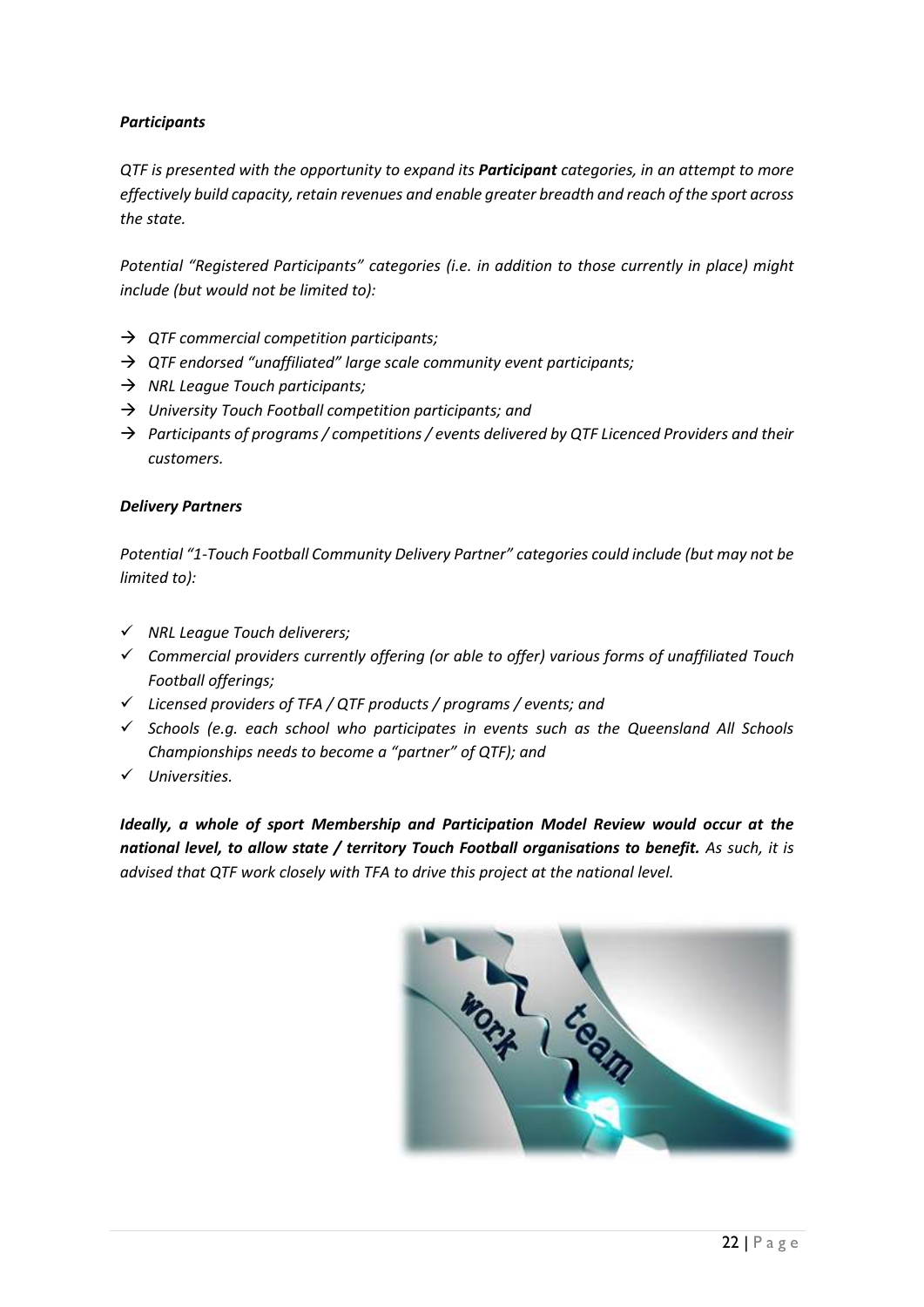#### **Recommendation Focus Area 5 – Business Management Systems**



**QTF / TFA to develop and implement a suite of integrated Business Management Systems to streamline and digitise business systems where possible.**

#### *Commentary –*

*A suite of fit for purpose business management systems need to be developed and implemented across the QTF (and TFA) organisation - i.e. QTF, regional offices / cost centres (refer Recommendation 7.1) and ideally into affiliates. Note: Ideally, this process would occur at the national level, to allow state / territory level organisations to benefit.* 

*"1-Touch Football" business management systems should include (but may not be limited to):*

- ✓ *Commercial: Consistency in branding and commercial offerings for all forms of affiliated / QTF aligned Touch Football, which would support commercial agreements, allowing QTF to negotiate and manage strategic assets more effectively. This would provide for certain protected sponsorship categories to be managed and offered for sale, with transparency of benefits and service costs clear to all stakeholders. Note: TFA should be consulted in this space, as appropriate;*
- ✓ *Financial management: A single financial management system in place whereby QTF would produce consolidated annual financial reports (including those for all regional cost centres), which would allow simpler and more transparent assessments of the financial performance and sustainability of the organisation across the state. Ideally this integrated financial management approach should extend to use by the affiliates as well, to allow simple and transparent assessments of the performance and sustainability of the whole of the sport. Note: Ideally this approach would be instigated nationally by TFA.*
- ✓ *Digital and IT: A single digital and data management and analysis system, including a single database; single web-app based registration platform and customer engagement / relationship management system, etc. This should be an element of the QTF Digital Strategy (refer Recommendation 2.2). If a national digital web-app based registration platform and customer engagement / relationship management system were to be implemented, the opportunity also exists for more standardised player / team fees to be implemented across Queensland (and Australia). Note: Ideally this approach would be instigated nationally by TFA.*
- ✓ *Operational policies and procedures across all areas of the business (e.g. human resources, etc.).*

*Note: Human resource policies and procedures were included in Recommendation 3.2 and governance policies and procedures are in Recommendation 7.2).*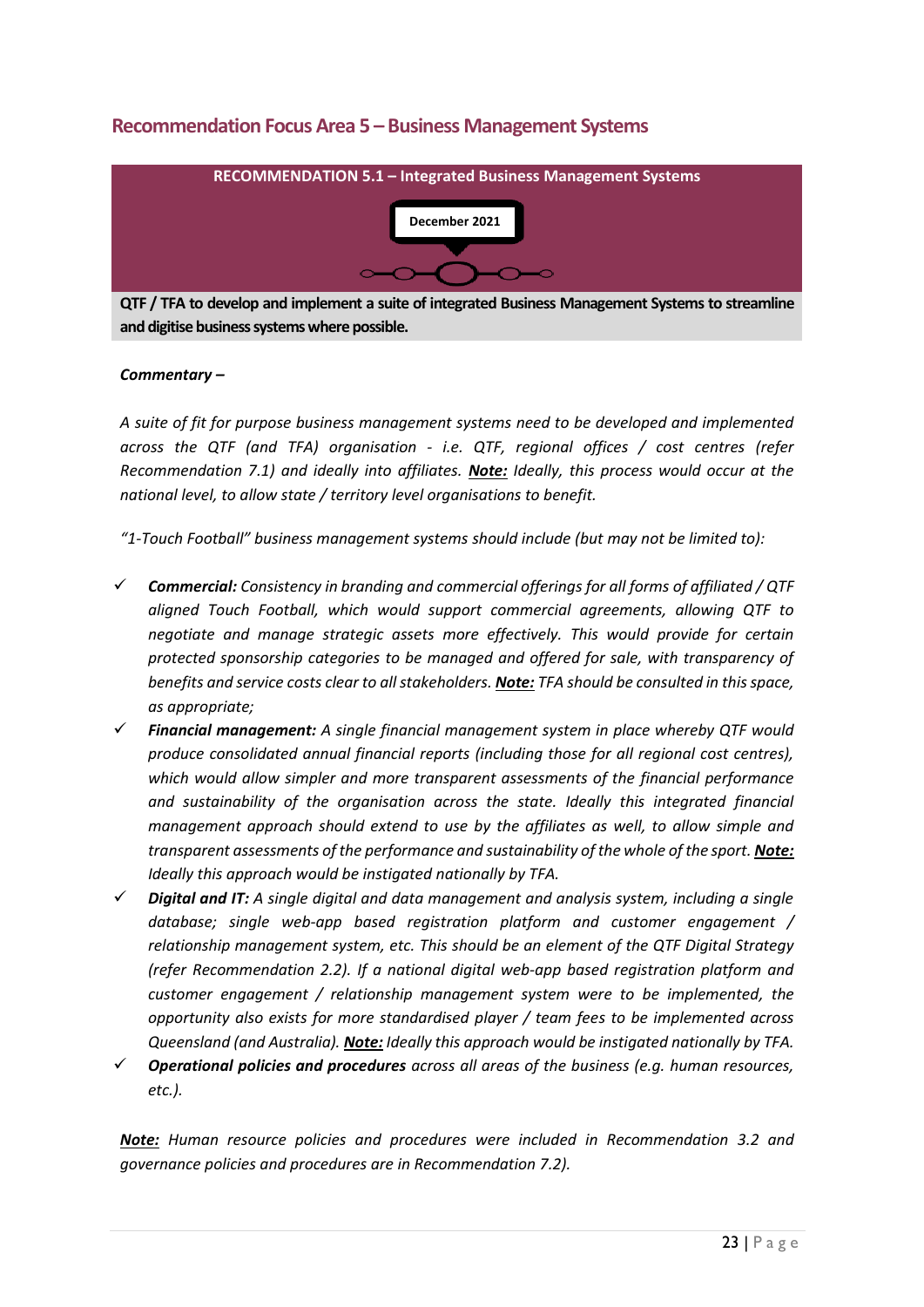#### **Recommendation Focus Area 6 – Partnerships**



**QTF to obtain all legal and other relevant documentation relating to the current partnership between TFA and the NRL / ARLC; and effectively communicate key elements of any agreement/s with the broader QTF membership.**

#### *Commentary –*

*In 2013 TFA and the NRL (via the ARLC) entered into a partnership agreement, the benefits of which for the Touch Football Community were outlined at the time, as including:*

- ✓ *Greater recreation participation opportunities for all abilities and ages;*
- ✓ *Lowering participation and insurance costs;*
- ✓ *Co-ordinated pathways programs for elite athletes;*
- ✓ *Opportunity for strategic funding of green-space and other sporting facilities; and*
- ✓ *More opportunities to work with government in the delivery of community and education programs.*

*MSC has not be able to access any formal agreements / memoranda of understanding, or similar, at the time of writing; and is aware that the QTF CEO has also not viewed such documentation.* 

*There is a significant level of distrust, dissatisfaction and/or lack of understanding from various elements of the QTF community, in relation to the nature of the agreement between TFA and the NRL / ARLC, the supposed benefits of this agreement for all levels of the sport (especially at the affiliate level) and what the future holds in this space. The general consensus of the majority of QTF stakeholders engaged with via the Review methodology (perhaps with the exception of some involved in the high performance elements of the sport), is that the current partnership is very onesided, in favour of the NRL / ARLC.*

*It will be important for QTF to have a very sound understanding of the details of the current partnership agreement / relationship between TFA and the NRL / ALRC, and the benefits this has and can continue to bring to all elements of the QTF community. It will then be equally important that this information is effectively communicated to the QTF community and considered as QTF undertakes the development of key strategies (refer Recommendation 2.2).*

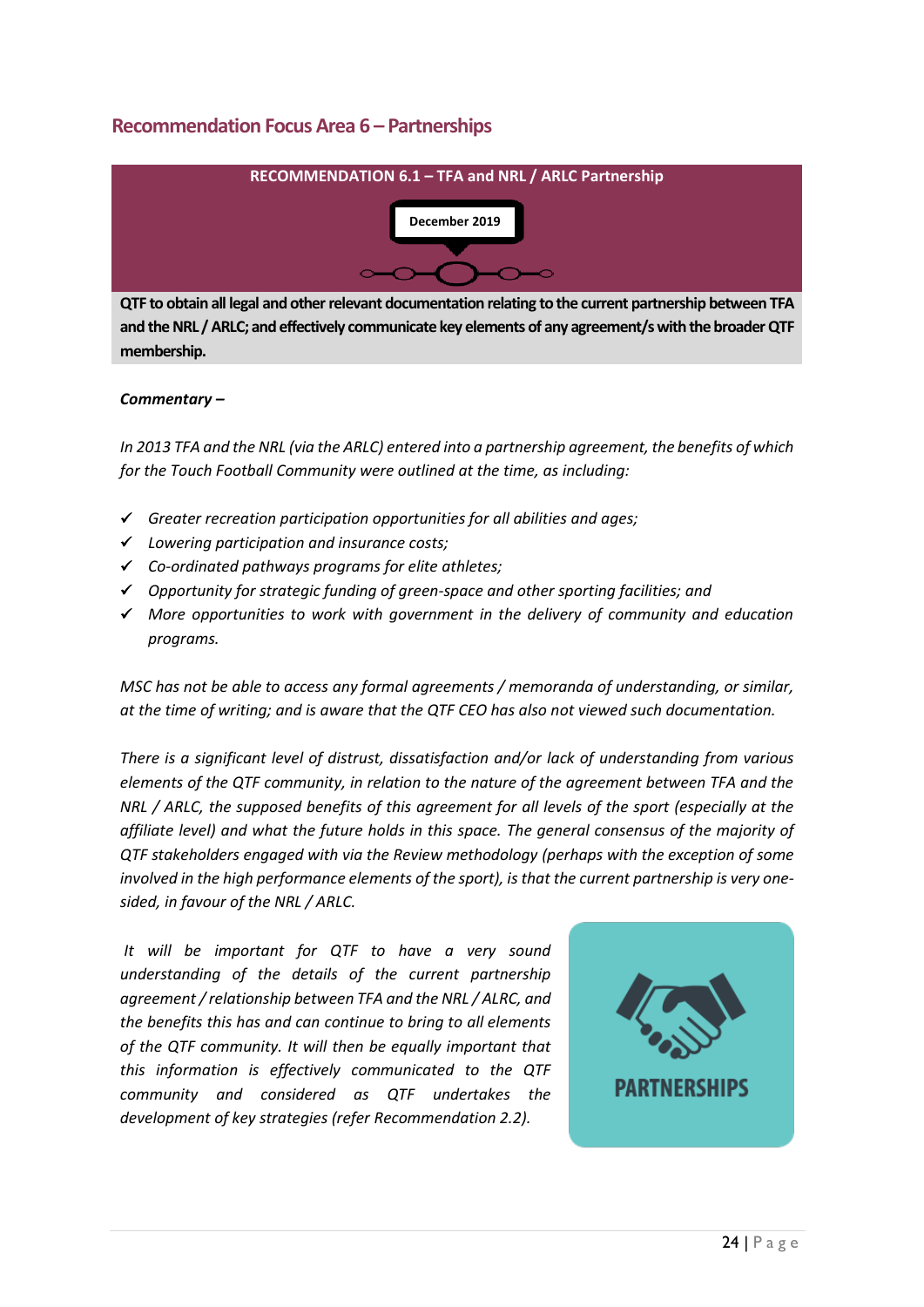#### **Recommendation Focus Area 7 –Governance**



**QTF, its member regions and their member affiliates to undertake all activities necessary to dissolve the 6 regional governing entities, whilst ensuring streamlined operational structures, resources and systems are in place across Queensland to ensure the sport is** *optimally serviced in all catchments by QTF* **and all affiliates are appropriately supported.**

**QTF should also consider becoming registered as a Public Company Limited by Guarantee (PCLG), as opposed to an Incorporated Association.**

**In line with best practice sports governance principles, the broad governance structure of QTF would include the following:**

#### *Broad Governance Structure*

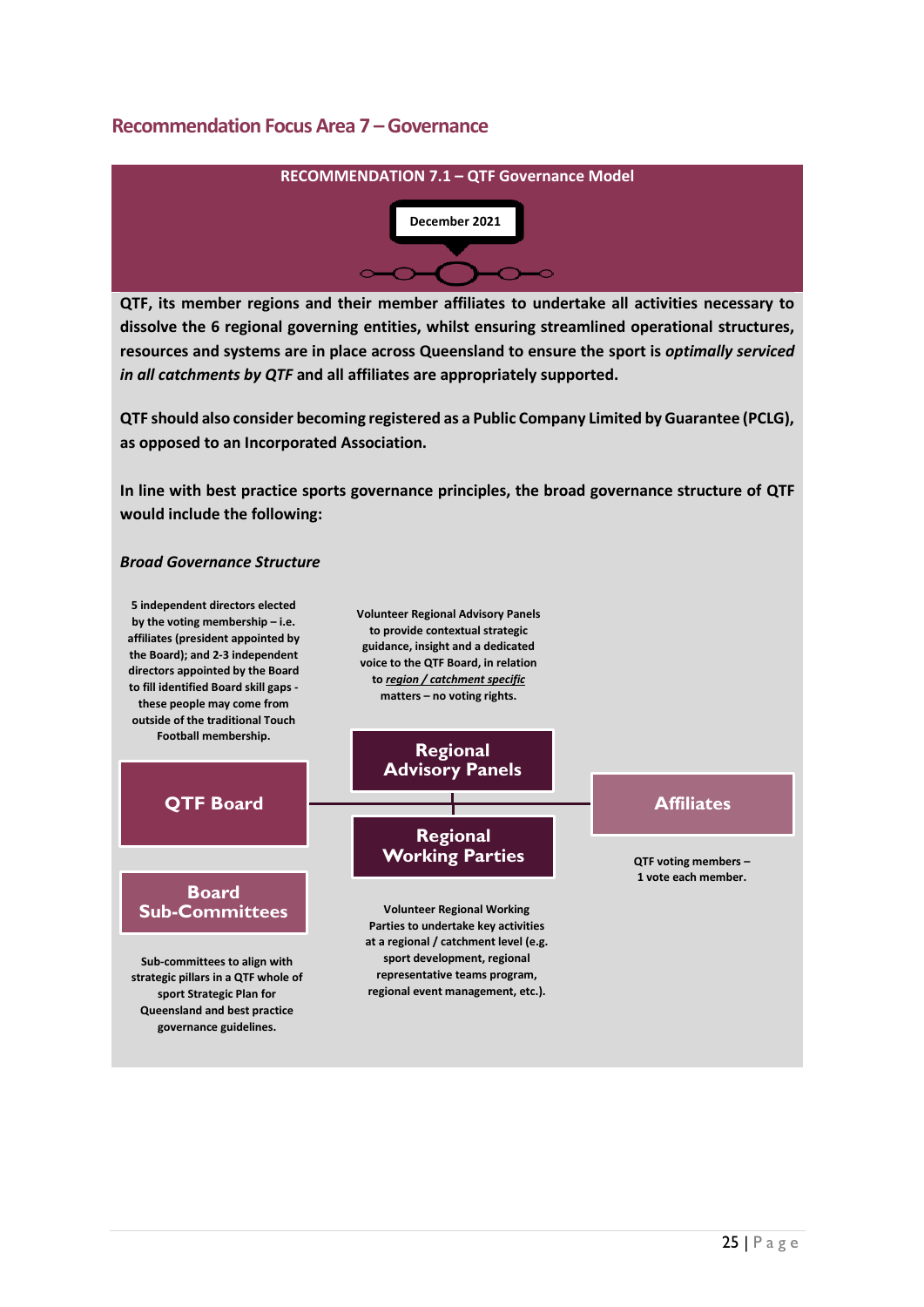#### *Commentary –*

*Findings to come from the Review are clear – the governance structure for the sport of Touch Football in Queensland should include QTF + affiliates, as opposed to the current structure, which also includes the Regions as QTF's voting members.* 

*There are many inadequacies and inefficiencies associated with the various layers of governance, management, systems and delivery separation between QTF, the regions and the affiliates and this presents as potentially the greatest risk facing the coordinated growth of Touch Football in Queensland.*

*Currently, the future strategic and/or operational direction of QTF / the sport of Touch Football in Queensland can be "controlled" by a very small number of individuals "supposedly" representing their region's affiliate members at a QTF AGM / SGM. Findings from the Review highlight that the majority of affiliates feel their voice is not being heard at the QTF level and they actually have little to no idea what their region's position is on key QTF general meeting items – i.e. they are not being canvassed by their region, prior to QTF general meetings, to determine their affiliates' position on key issues. It is an obvious issue when a region takes a supposedly "collective position" to QTF general meetings, without having consulted their affiliates. The key to the future success of Touch Football in Queensland is the delivery point (i.e. the affiliates) and the current governance and operating model is not servicing the affiliates effectively enough.*

*Examples of inadequacies and inefficiencies associated with the various layers of governance (and operating models) include (but are not limited to) there being a distinct lack of contemporary sport organisation governance capacity at region (and affiliate) level; multiple sets of competition rules and schedules; multiple competition management, team registration and team fee processes and costs; inefficient economies of scale in relation to the purchase of goods and services via multiple suppliers; a convoluted and often non-accountable staff structure across the state which includes QTF employed staff based at the state office, QTF employed staff operating in the regions, but also reporting to region appointed administration managers and region boards, region appointed staff and affiliate appointed staff; multiple planning frameworks; multiple "back office" systems, including human resource management, finances, digital systems; multiple local, state and federal grant management systems; multiple commercial partnership management systems; etc.*

*The current governance and operating model clearly requires increased human, physical, financial and system resources to operate (e.g. committee volunteers, boards, staff, plans, policies, procedures, competition frameworks, business systems, etc.). This is occurring at a time when it is almost universally agreed that growing affiliated sport membership, recruiting and retaining volunteers, and securing government and commercial revenue for sport, is harder now than ever before. The status quo makes little sense!* 

*As with many sports (particularly at the local / regional level), in general, there is a lack of understanding at the region and affiliate levels of Touch Football in Queensland, of the roles and responsibilities of a director, including the strategic responsibilities of a board.*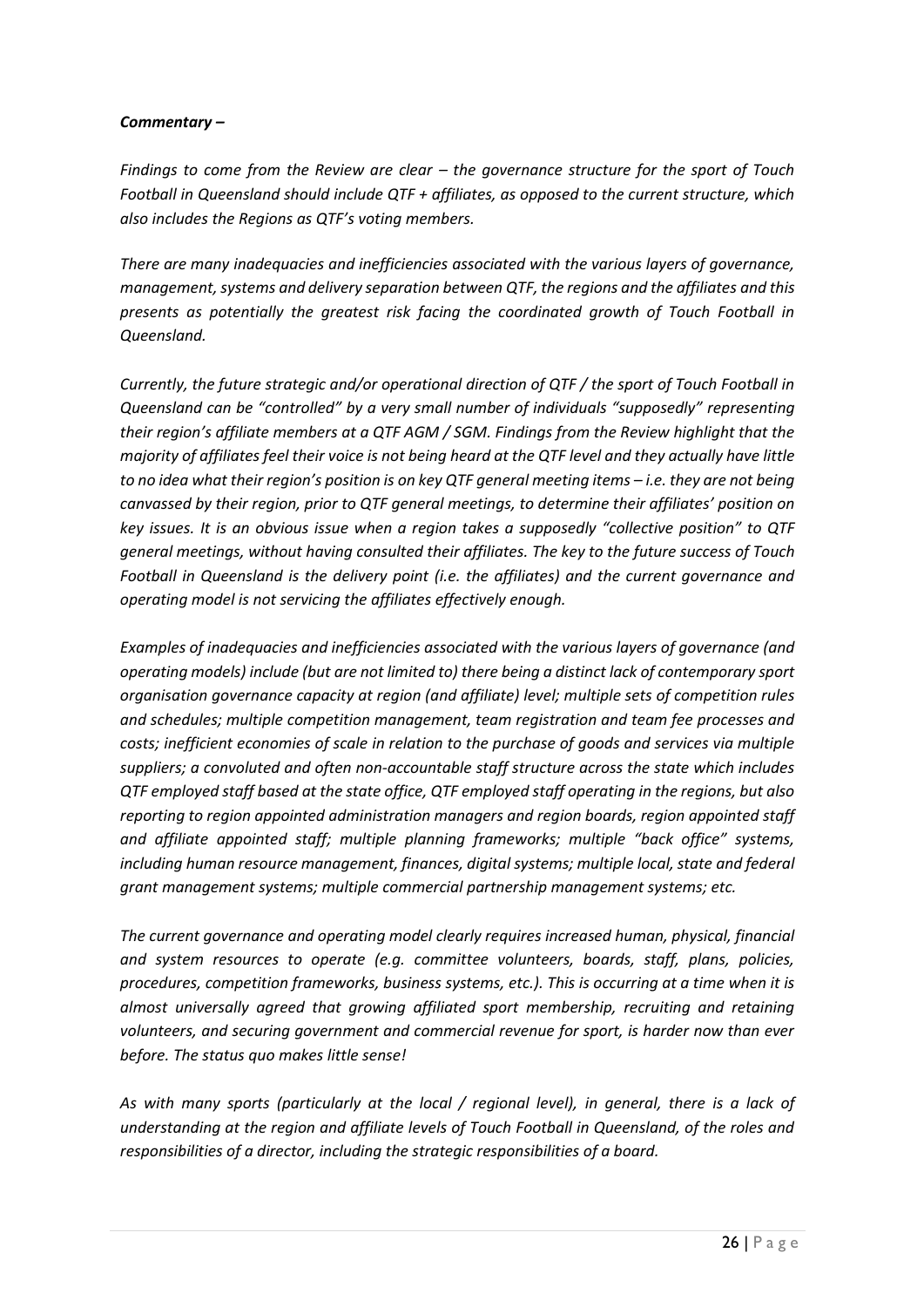*Additionally, there are misconceptions regarding what governance is and the benefits of good governance. There is also difficulty in attracting, developing and maintaining board members in the right roles to support good decision making at the regional / local levels.*

*The current governance and operating model of Touch Football in Queensland is based a model designed decades ago, to meet the needs of Touch Football consumers decades ago. This model is not fit for purpose for today's sport and active recreation marketplace!*

#### *Some key considerations associated with the dissolution of the QTF member Regions include:*

→ *The current QTF constitution states that a Special Resolution is defined as a resolution passed in accordance with the Act. The Act provides that for a special resolution to be passed, 75% of the votes cast must be in favour of the motion.* 

*As QTF has 6 voting regions, and a quorum of 4, the special resolution majority depends on how many of the 6 vote. The 75% relates to the votes cast, not of the members entitled to vote.* 

*Pursuant to Clause 17.4 of the QTF Constitution, the vote can be conducted by way of a show of hands, or by a secret ballot if required by the chairman, or any delegate. The voting is conducted by the delegate appointed by the region.* 

- → *At regional AGMs it appears as though a two thirds majority of the voting membership (i.e. the affiliates in each particular region) needs to agree with a special resolution at a regional AGM, in order for the motion to be passed. Based on the aforementioned, it will be of critical importance that QTF not only clearly communicate and support the regions in relation to the significant governance change impacting on their regional entity, but also that QTF communicate directly and often with each affiliate in each region between the release of the QTF Board's position relating to this Review. Note: The constitutions of South Queensland and Border Districts; Sunshine Coast, Fraser and Burnett; and Central Queensland Touch Associations, were not made available for review.*
- $\rightarrow$  A very real blocker to the dissolution of regions is the fear that any retained members equity a *region may currently hold, will be given to QTF and used in a manner not beneficial to Touch Football in their catchment. Therefore, if regions were to dissolve, a system could be initiated by QTF to ensure any regional assets which were transferred to QTF ownership upon dissolution, could be "quarantined", to ensure these assets are used to support the sport in specific regional catchments across Queensland.*
- → *Another potential blocker to the dissolution of regions is the fear that affiliation fees which would be passed from affiliates directly to QTF under the new model, may not be used in a manner which is beneficial to Touch Football in their catchment. Therefore, an option could be explored, whereby the affiliation fees which were previously being passed on from affiliates to their region, are to be quarantined by QTF, to ensure these funds are used to support the sport in specific regional catchments across Queensland. In this case, regional catchments would effectively operate as cost centres of QTF.*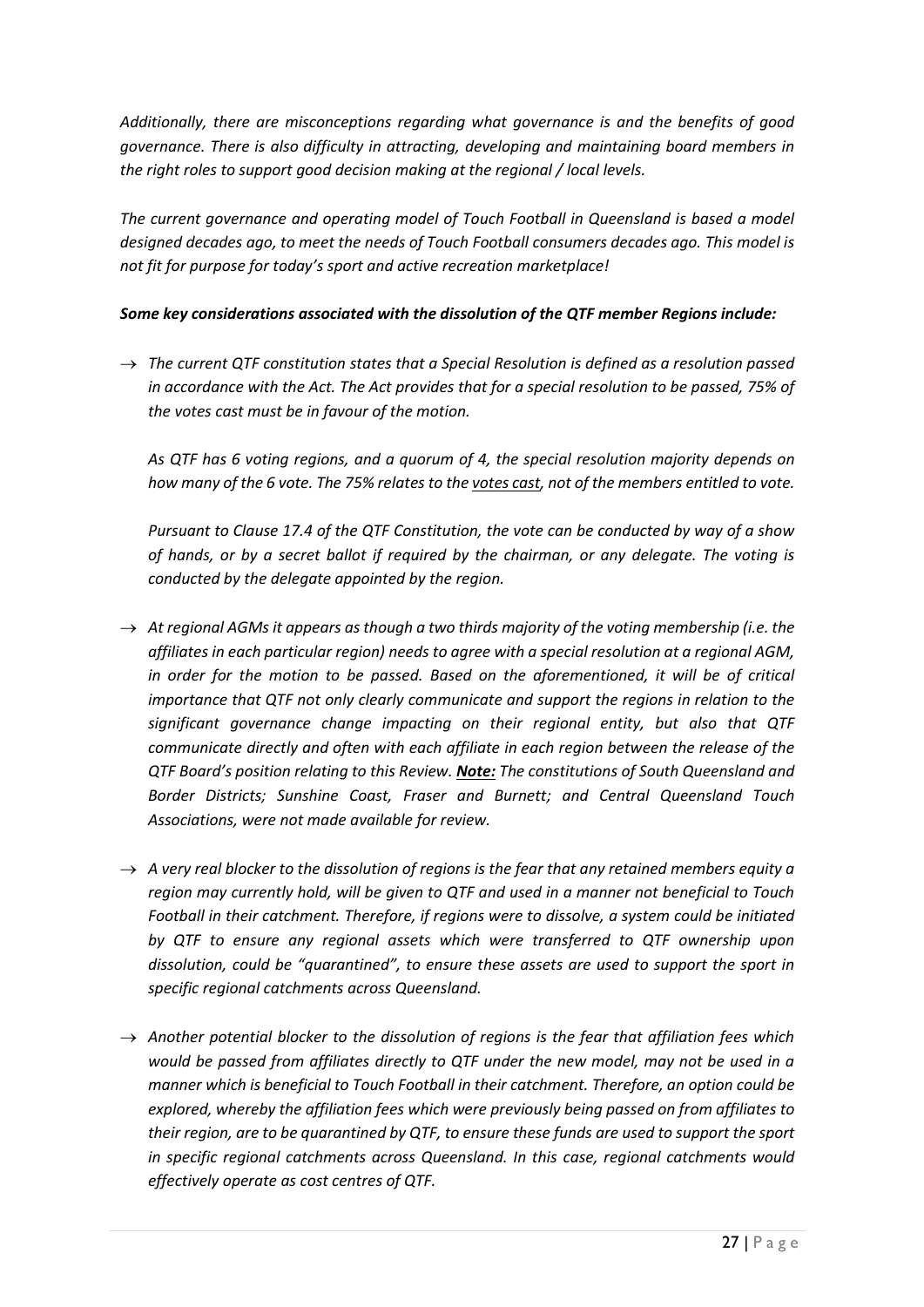- $\rightarrow$  *It will be important for key regional stakeholders to clearly understand that dissolving the regional entity does not stop people who are currently filling key volunteer roles at regional level, from contributing positively to the future growth and prosperity of the sport in their region. In fact, by doing so, many of these individuals will no longer need to spend significant amounts of time undertaking activities associated with the "governance" of a regional entity; and instead they can spend their time and use their skills to greater effect by doing the things they enjoy (e.g. participant growth activities, development activities, regional representative team activities, competition management, etc.). The vast majority of people currently governing the sport at regional level do not want to "govern" the region, they want to "get their hands dirty and have fun" and help the sport in areas of interest to them and in activities which their skills support (e.g. coaching, refereeing, junior development, development, representative team management, etc.)*
- → *The key reason regional Touch Football entities were formed in the late 1970s and 1980s, was to facilitate inter-district and eventually inter-region competitions (i.e. regional representative teams). It will be important for regional stakeholders to understand that if regions are*

*dissolved, regional representative programs and teams will continue to operate and these teams participate in events such as the junior state championships, NTL and others to come from the QTF Competitions and Events Framework Review (refer Recommendation 4.2). This will allow these stakeholders to see that the "identity" of their region and the talent pathways available to players, coaches and referees within their geographic location, will remain.*



→ *The issue of the conduct of AGMs for state sporting organisations which have affiliates or clubs as their voting members, as opposed to regional members being the voting members, being cumbersome to facilitate, may need to be addressed – e.g. QTF currently has 6 voting members (the regions), and they would have 70+ voting members under the recommended governance model.*

*Examples of how other large state sporting organisations who implement a governance model whereby clubs / associations are the voting members, deal with this issue (e.g. Touch Football NSW and Netball Western Australia) include:*



- *A quorum for General Meetings is 10% of the voting membership (TFNSW) and 51% (Netball WA).*
- *Netball WA may hold a General Meeting at 2 or more venues, using any technology that gives the Members entitled to be heard at a General Meeting, a reasonable opportunity to participate.*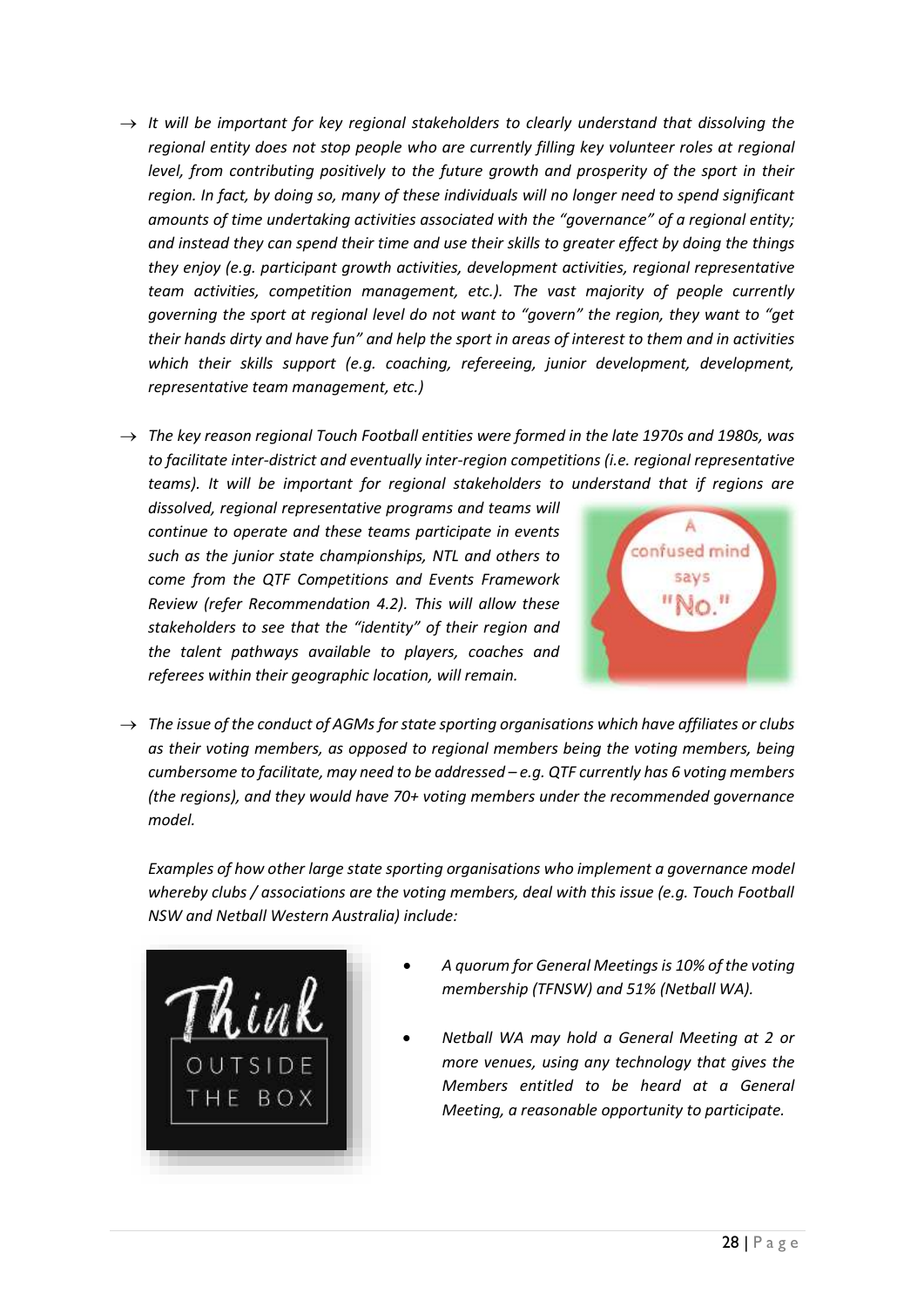

#### **a) The board should be structured to reflect the complex operating environment facing a modern state sporting organisation. Normally, it is envisaged that a board will:**

- **-** *Comprise between five and nine directors (as per Recommendation 7.1);*
- **-** *Have a sufficient blend of expertise, skills and diversity necessary to effectively carry out its role;*
- **-** *Have all directors being independent, regardless of whether they are elected or appointed (as per Recommendation 7.1);*
- **-** *Have the ability to make a limited number of external appointments to the board to fill skill gaps (as per Recommendation 7.1);*
- **-** *Institute a staggered rotation system for board members with a maximum term in office to encourage board renewal while retaining corporate memory; and*
- **-** *Be broadly reflective of the organisation's key stakeholders, but not at the expense of the board's skills mix and the organisation's objectives. Note: This includes setting and working towards achieving a target of 50% female representation of the board by December 2021 (i.e. in line with the governance model being implemented).*
- **b) A QTF Board Charter (or Terms of Reference) be developed. The Charter should clearly set out how the Board performs its role, as well as defining the respective roles, responsibilities and authorities of the Board and management in setting the strategic direction and control of the organisation.** The Charter should include (but may not be limited to) the following:

The Board will:

- **-** *Confirm the broad strategic directions of QTF, whilst providing an avenue for key stakeholder input into the strategic direction of the organisation;*
- **-** *Appoint, dismiss, direct, support professional development for, evaluate the performance and determine the remuneration of senior staff;*
- **-** *Approve, monitor and be accountable for the financial and non-financial performance of the organisation;*
- **-** *Ensure an effective system of internal controls exists and is operating as expected;*
- **-** *Ensure policies regarding key issues are in place and appropriate and that these can be applied effectively and legally to those participants or persons for whom they are intended;*
- **-** *Ensure financial and non-financial risks are appropriately identified and managed;*
- **-** *Ensure the organisation complies with all relevant laws, codes of conduct and appropriate standards of behaviour;*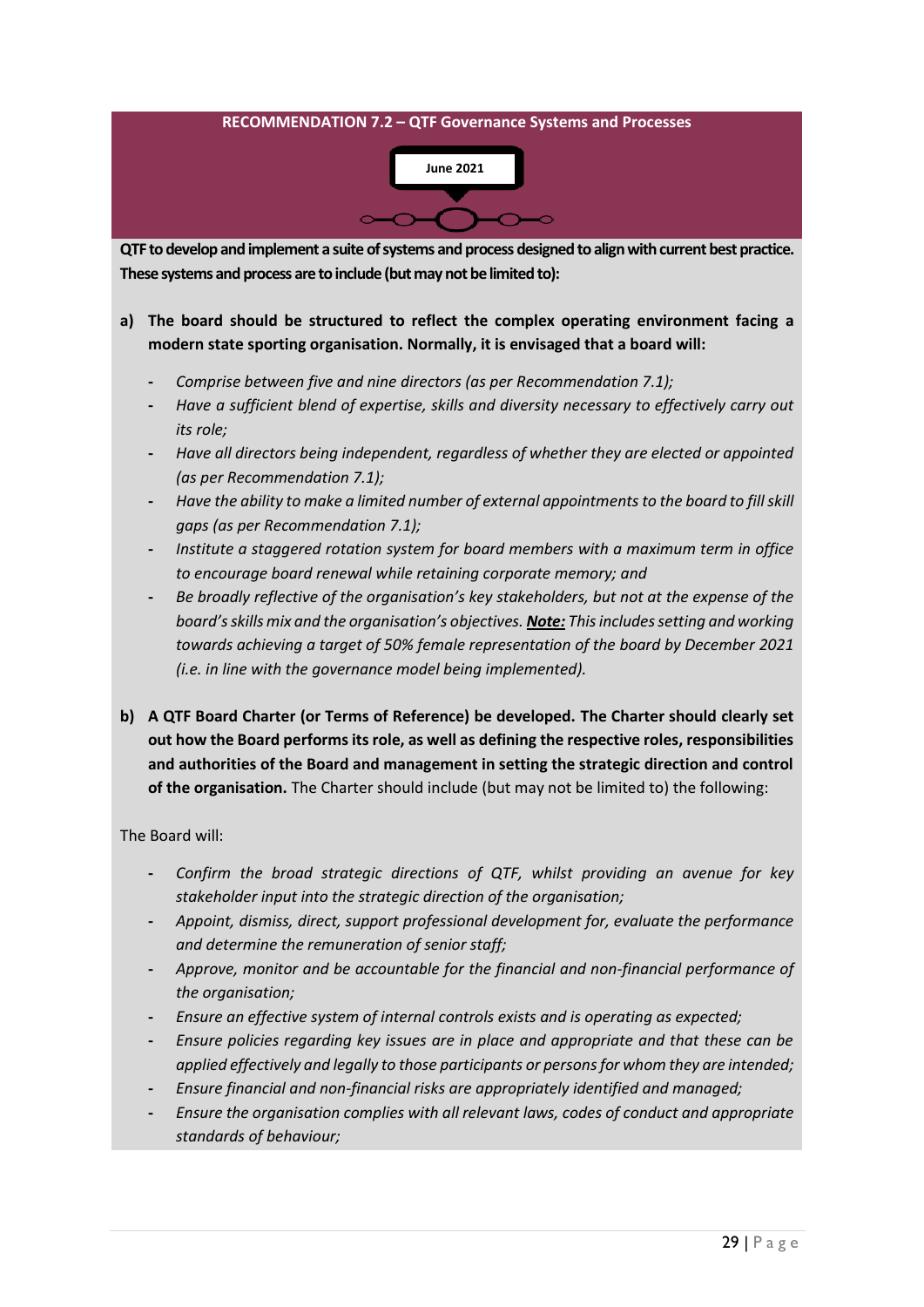- **-** *Provide an avenue for key stakeholder input into the strategic direction of the organisation; and*
- **-** *Ensure director and Board performance evaluation and professional development occurs regularly.*

**Note:** It is also recommended that Charters / Terms of Reference be developed for all Board subcommittees, advisory panels and working parties.

- **c) In addition to the development of Board and Sub-Committee / Advisory Panel / Working Party Charters / Terms of Reference, position descriptions (including required skill sets and roles / responsibilities) should to be developed to guide the recruitment and activities of Board members.**
- **d) As the ultimate decision-making power should rest with the board, the board should clearly document all delegations of authority to the CEO and other individuals, committees or groups. This document, or delegations register, should be regularly reviewed and updated. It should be the subject of a formal board resolution.**
- **e) QTF should form a Nominations Committee with the authority to identify individuals with the appropriate skills and background and nominate them to become elected or appointment Board members. The Nominations Committee should take prime responsibility for, but not be limited to:** 
	- *Reviewing the board's skill mix and identifying gaps;*
	- *Identifying potential directors for appointment to the Board or to be put forward as preferred nominations for elections; and*
	- *Reviewing director nominations and providing the members with the board's preferred nominees, based on needs identified in the skill gap analysis.*

*Note: Sport Australia recently launched the National Sports Directorship Register, designed to*  link high quality candidates with opportunities for director positions on the boards of sporting *organisations [https://www.sportaus.gov.au/careers/nsdr.](https://www.sportaus.gov.au/careers/nsdr) This could be explored as part of the QTF director recruitment process.*

- **f) All newly elected Board members to undergo an appropriate induction process.** The induction process should ensure all Board members have:
	- ✓ *An appropriate level of knowledge of the industry in which the QTF operates;*
	- ✓ *A clear understanding of QTF's business operations;*
	- ✓ *A clear understanding of QTF's financial circumstances;*
	- ✓ *A clear understanding of QTF's strategy and direction (i.e. QTF's Whole of Sport Strategic Plan and progress relating to it);*
	- ✓ *A clear understanding of what is expected of the director in their role, including legal responsibilities;*
	- ✓ *A clear understanding of the business risks that may affect QTF's success; and*
	- ✓ *Access to relevant background information.*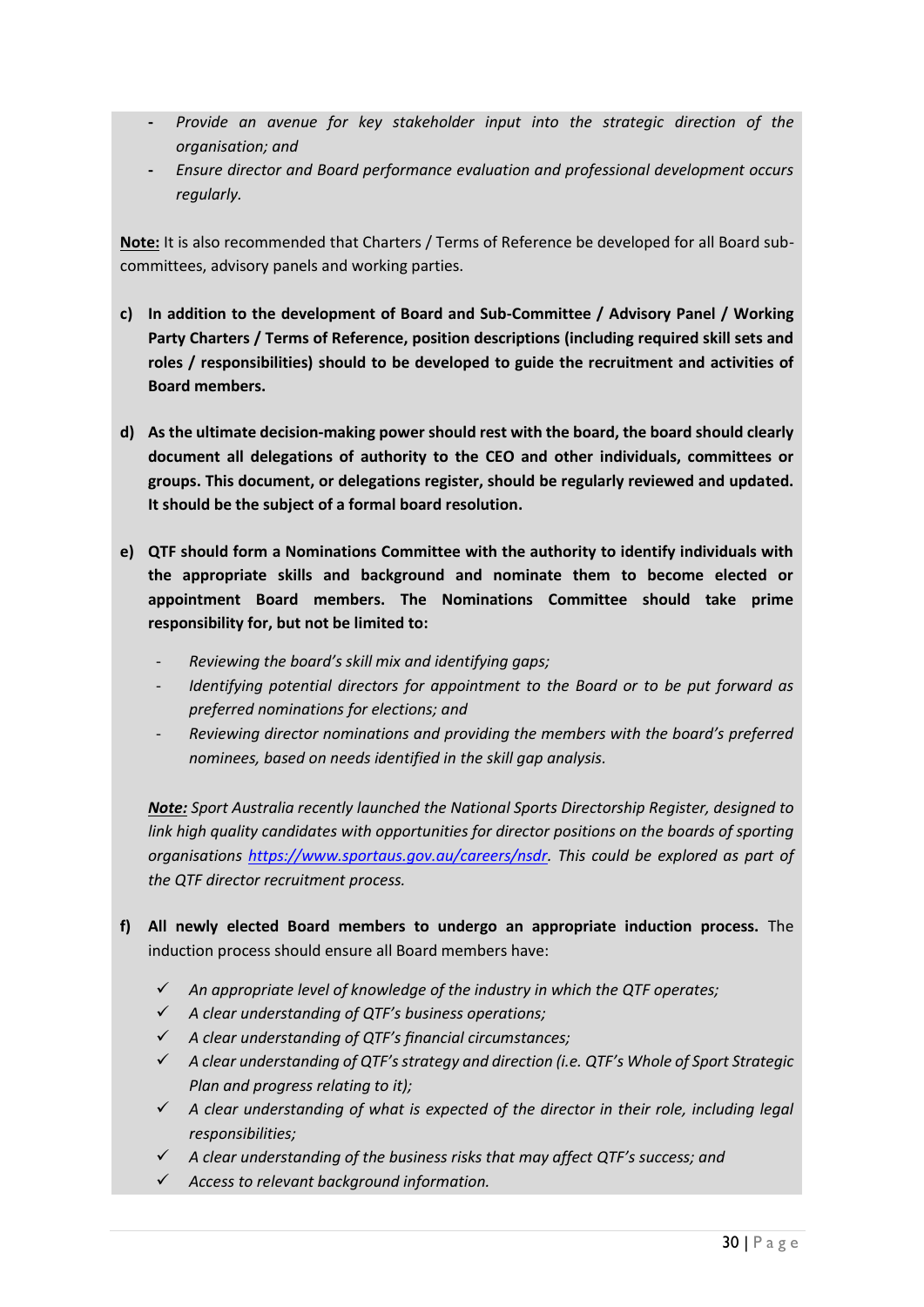The QTF CEO and President should provide a briefing session to all new Board members once they have had time to assess the aforementioned list of information.

In addition, each new Board member should receive:

- **-** *A letter of appointment outlining the role and expectations in their role;*
- **-** *A copy of the directors and officers insurance information;*
- **-** *A copy of the Constitution; Board Charter; governance policies; Whole of Sport Strategic Plan most recent Annual Report; and any other key governance documents.*

Continuous education and professional development programs should be made available to directors.

- **g) A QTF Board calendar should include major annual activities for the Board agenda, such as budget approval; strategic plan progress reviews; CEO evaluation; Board and individual director evaluation; and annual general meeting.**
- **h) The Board should develop an annual** *Board Work Plan* **that sets key performance criteria for the coming year that tie in with the strategic objectives of QTF for this period of time.**
- **i) QTF should facilitate at least 6 or more Board meetings per year (in line with good practice).**
- **j) QTF to take steps to ensure the vast majority of issues discussed at Board meetings are**  *strategic in nature***, i.e. as per the following examples:**
	- *The association's progress in delivering the strategic plan;*
	- *Financial updates;*
	- *Significant risks impacting / potentially impacting the organisation; and*
	- *CEO and Board performance monitoring.*

To assist in the process, QTF should develop and use a *Board Meeting Briefing Note Template* to include a section which requires proposers of Board meeting business to show where the item for discussion aligns with the QTF Whole of Sport Strategic Plan.

- **k) The QTF Board to establish a code of conduct to guide Directors and the CEO to outline the practices necessary to maintain confidence in the organisation's integrity and ensure the responsibility and accountability of individuals for reporting and investigating reports of unethical practices***.*
- **l) The Board should have in place an effective risk management strategy and process. This will require the Board to take actions to identify key risks facing the organisation and ensure that risk management strategies are developed and actioned.**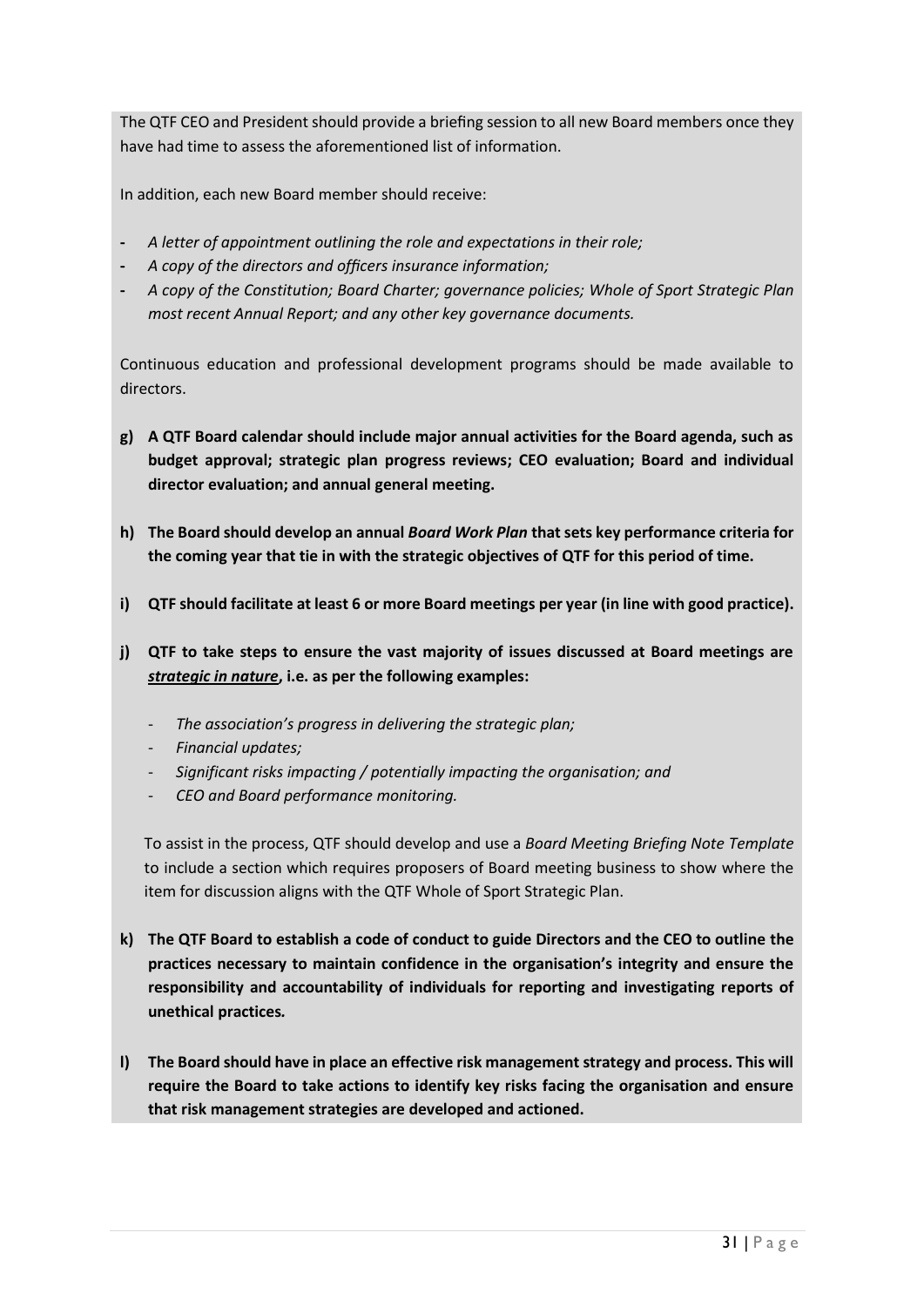#### *Commentary –*

*To ensure the sport of Touch Football in Queensland is optimally governed (and managed) prior to and following the implementation of the recommended governance model, QTF must ensure that all governance related structures, processes and systems are in line with current best practice – it's that simple.*



### **GOOD GOVERNANCE** in **SPORT**



**Following the QTF Board's endorsement of any recommendations within this Report, which may require amendments to be made to the current QTF Constitution, QTF is to work closely with John Mullins –Mullin Law, who has been engaged to assist in the implementation of endorsed recommendations requiring constitutional change.**

*Note:It isimportant that an updated QTF Constitution be written in a clear, unambiguous and succinct manner. It should not be overburdened with items better served to be detailed in the organisation's by-laws or policies.*

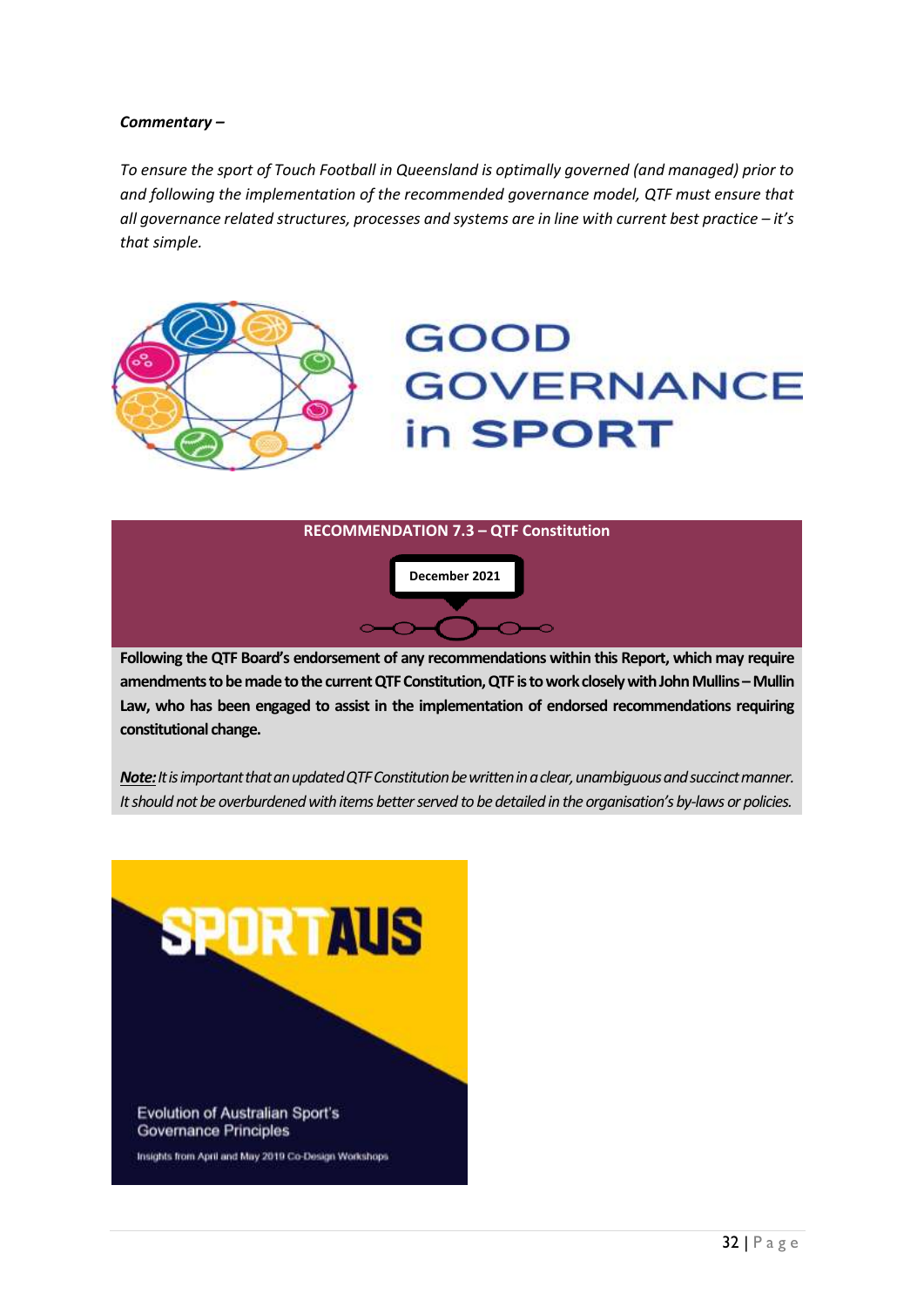

**Development of a Post Review Implementation Plan, designed to provide QTF (and its key stakeholders) with specific strategies to enable the effective and efficient implementation of QTF Board endorsed recommendations within suitable timeframes and budgets.**

#### *Commentary –*

*The effective implementation of recommendations to come from the Review, which are endorsed*  by the QTF Board (and as necessary, by the QTF voting membership), will require a planned *approach, detailing what needs to be done, when it needs to be done, how it needs to be done, by whom it needs to be done and what resources (financial, physical and human) will be required to get the job done.*

*Not only will this provide the road map for the collaborative delivery of endorsed recommendations, it will also allow key partners, such as the Queensland Government, to see how and when the recommendations will be implemented; and importantly, what this will cost. This may provide the evidence the Queensland Government (and potentially other funding agencies) require to provide additional financial support to QTF to ensure the change management process is effective.*



**Develop a Post Review Communications Strategy, designed to effectively and efficiently promote the endorsed recommendations to come from this Review to all relevant audiences.**

#### *Commentary –*

*It is apparent that the majority of the Queensland Touch Football community is ready for change. However, effectively and efficiently implementing significant change can be a difficult and timeconsuming process. If the outcomes of this Review are to achieve their potential, the Queensland Touch Football community must have 2 things:*

- *1. An awareness of the need to do something different (i.e. people need to be less concerned about what will happen if things change, and more concerned about what will happen if they don't change); and*
- *2. Sufficient intent to do the work needed to make the change happen.*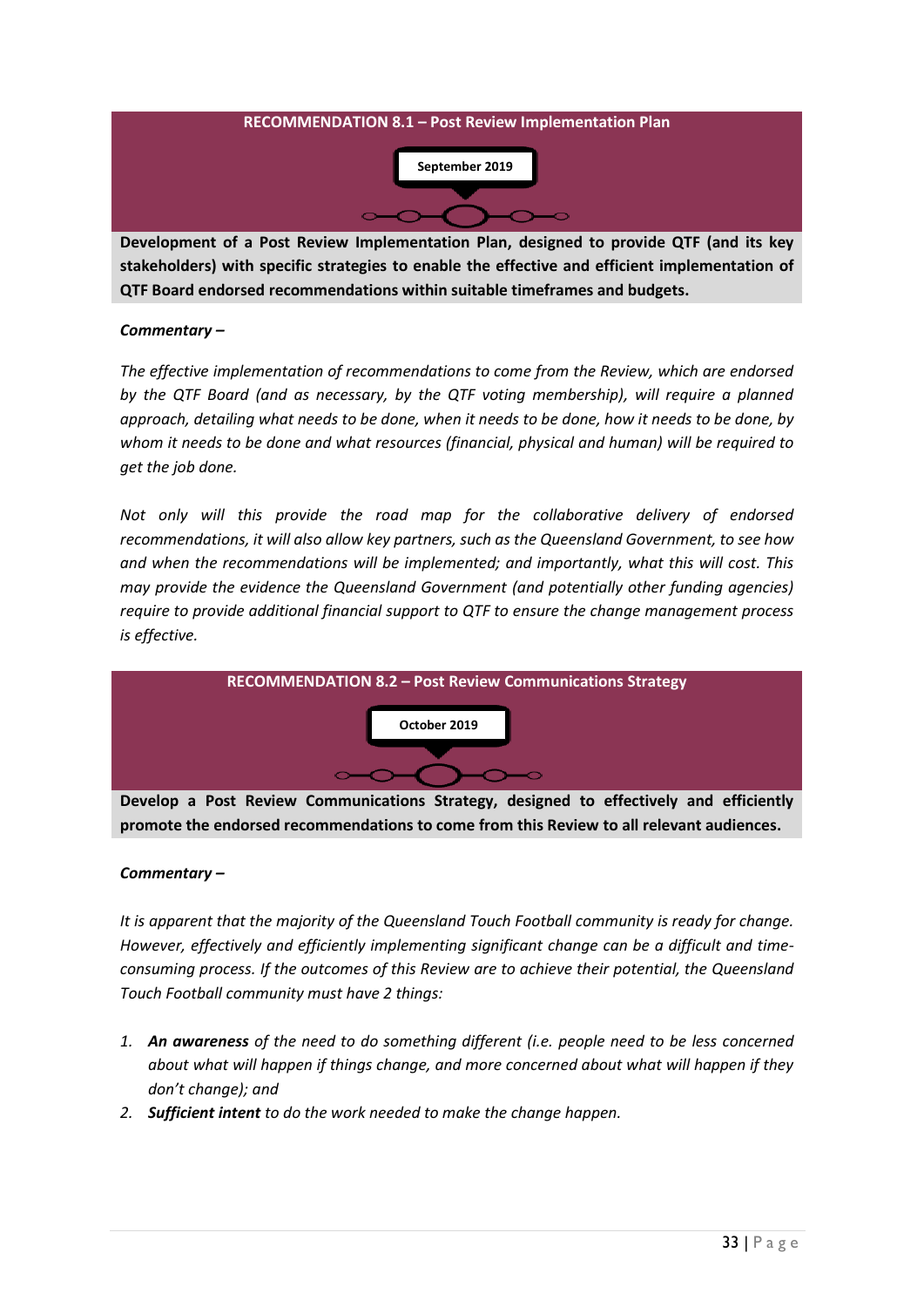*The Post Review Communications Strategy should endeavour to provide the Queensland Touch Football community, in all its shapes and forms, with an awareness of the benefits of specified changes; and enough motivation to want to be a part of these changes.*



The other essential element of the post-Review change management process will be strong, positive, evidence-based, opportunity-focused, collaborative, enthusiastic and innovative leadership (QTF Board and senior staff), prepared to make real change. Without this, the sport of Touch Football in Queensland will be in a worse position in ten years, not a better one!